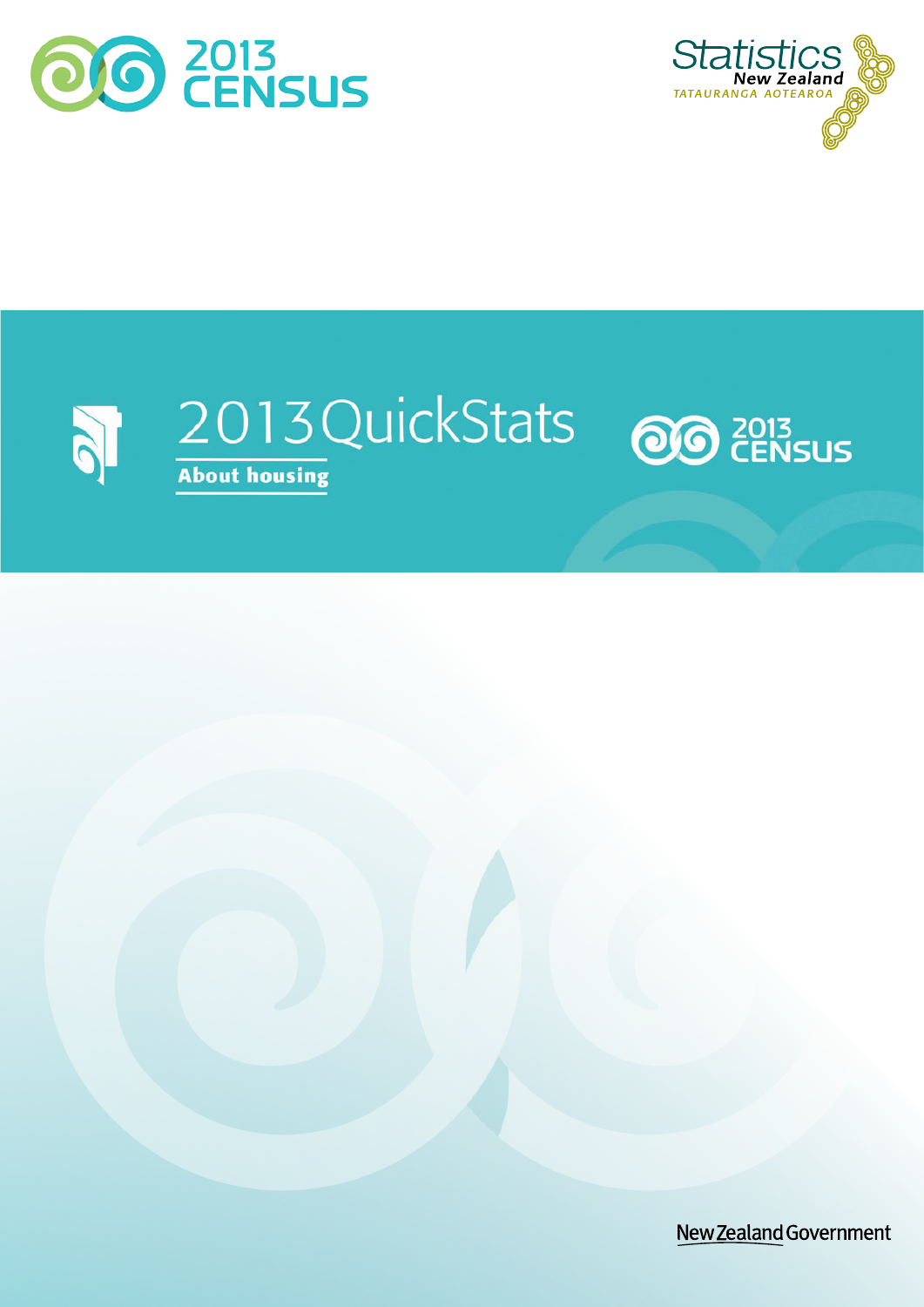**Please note**: On 30 April 2014 we corrected four numbers in table 3 of the Excel files (available from the 'Available files' box). We have noted these changes in the Excel table.



#### **[Crown copyright ©](http://creativecommons.org/licenses/by/3.0/nz/deed.en)**

This work is licensed under the [Creative Commons Attribution 3.0 New Zealand](http://creativecommons.org/licenses/by/3.0/nz/deed.en) licence. You are free to copy, distribute, and adapt the work, as long as you attribute the work to Statistics NZ and abide by the other licence terms. Please note you may not use any departmental or governmental emblem, logo, or coat of arms in any way that infringes any provision of the [Flags, Emblems, and Names Protection Act 1981.](http://www.legislation.govt.nz/act/public/1981/0047/latest/DLM51358.html) Use the wording 'Statistics New Zealand' in your attribution, not the Statistics NZ logo.

#### **Liability**

While all care and diligence has been used in processing, analysing, and extracting data and information in this publication, Statistics New Zealand gives no warranty it is error free and will not be liable for any loss or damage suffered by the use directly, or indirectly, of the information in this publication.

#### **Citation**

Statistics New Zealand (2014). 2013 Census QuickStats about housing. Available from [www.stats.govt.nz.](http://www.stats.govt.nz/)

ISBN 978-0-478-40881-2 (online)

Published in March 2014 by Statistics New Zealand Tatauranga Aotearoa Wellington, New Zealand

#### **Contact**

Statistics New Zealand Information Centre: [info@stats.govt.nz](mailto:info@stats.govt.nz) Phone toll-free 0508 525 525 Phone international +64 4 931 4610 [www.stats.govt.nz](http://www.stats.govt.nz/)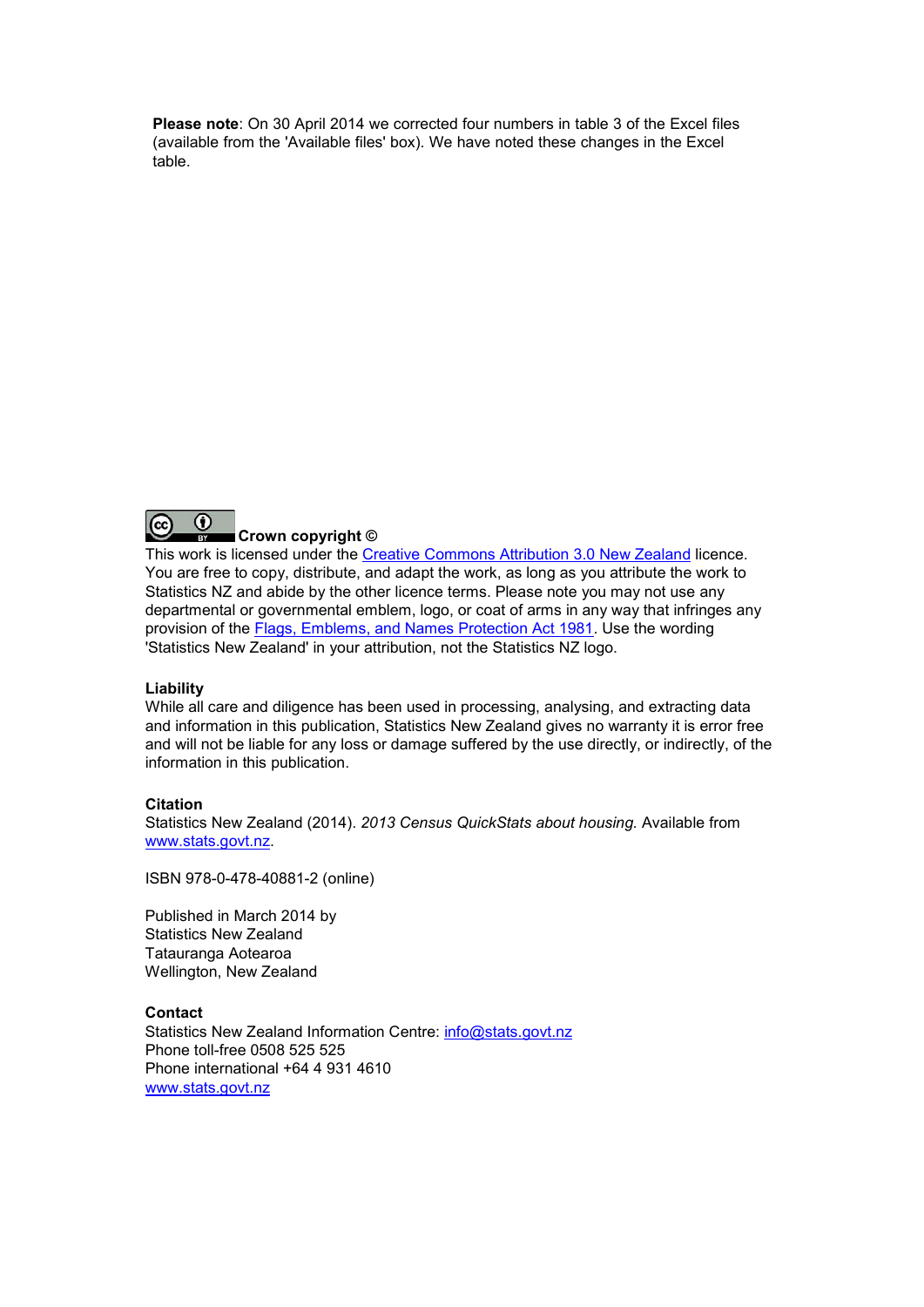

| $\mathbf{2}$ |  |
|--------------|--|
|              |  |
|              |  |
|              |  |
|              |  |
| 3            |  |
|              |  |
|              |  |
|              |  |
|              |  |
|              |  |
|              |  |
|              |  |
| 5            |  |
|              |  |
| 6            |  |
|              |  |
|              |  |
|              |  |
| 7            |  |
|              |  |
|              |  |
|              |  |
|              |  |
|              |  |
|              |  |
|              |  |
|              |  |
|              |  |
|              |  |
|              |  |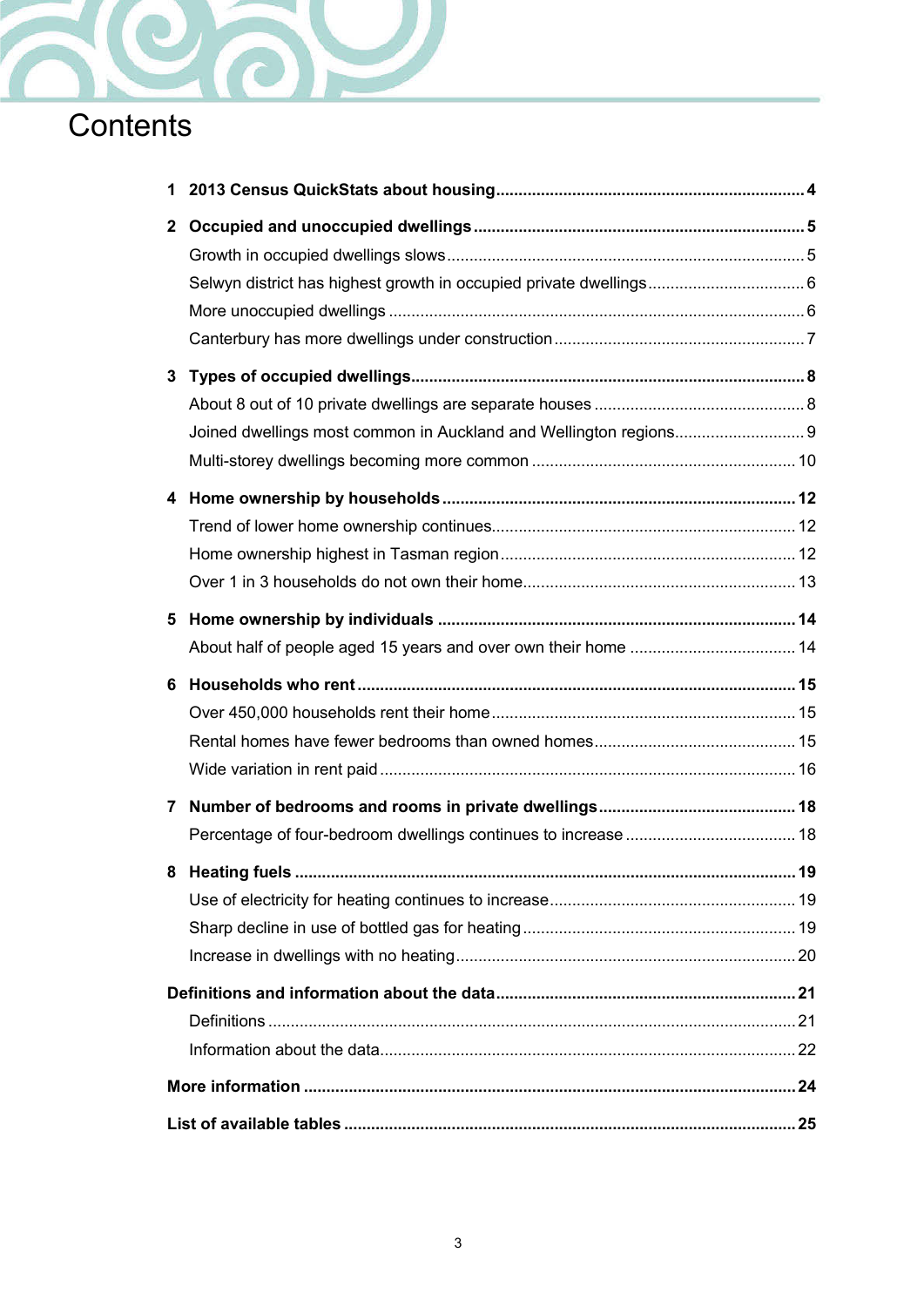

# <span id="page-3-0"></span>1 2013 Census QuickStats about housing

2013 Census QuickStats about housing gives you information about a variety of topics related to housing in New Zealand, at both a national and regional level.

Find out about:

- occupied and unoccupied dwellings
- types of occupied dwellings
- home ownership by households
- home ownership by individuals
- households who rent
- the number of bedrooms and rooms in private dwellings
- heating fuels.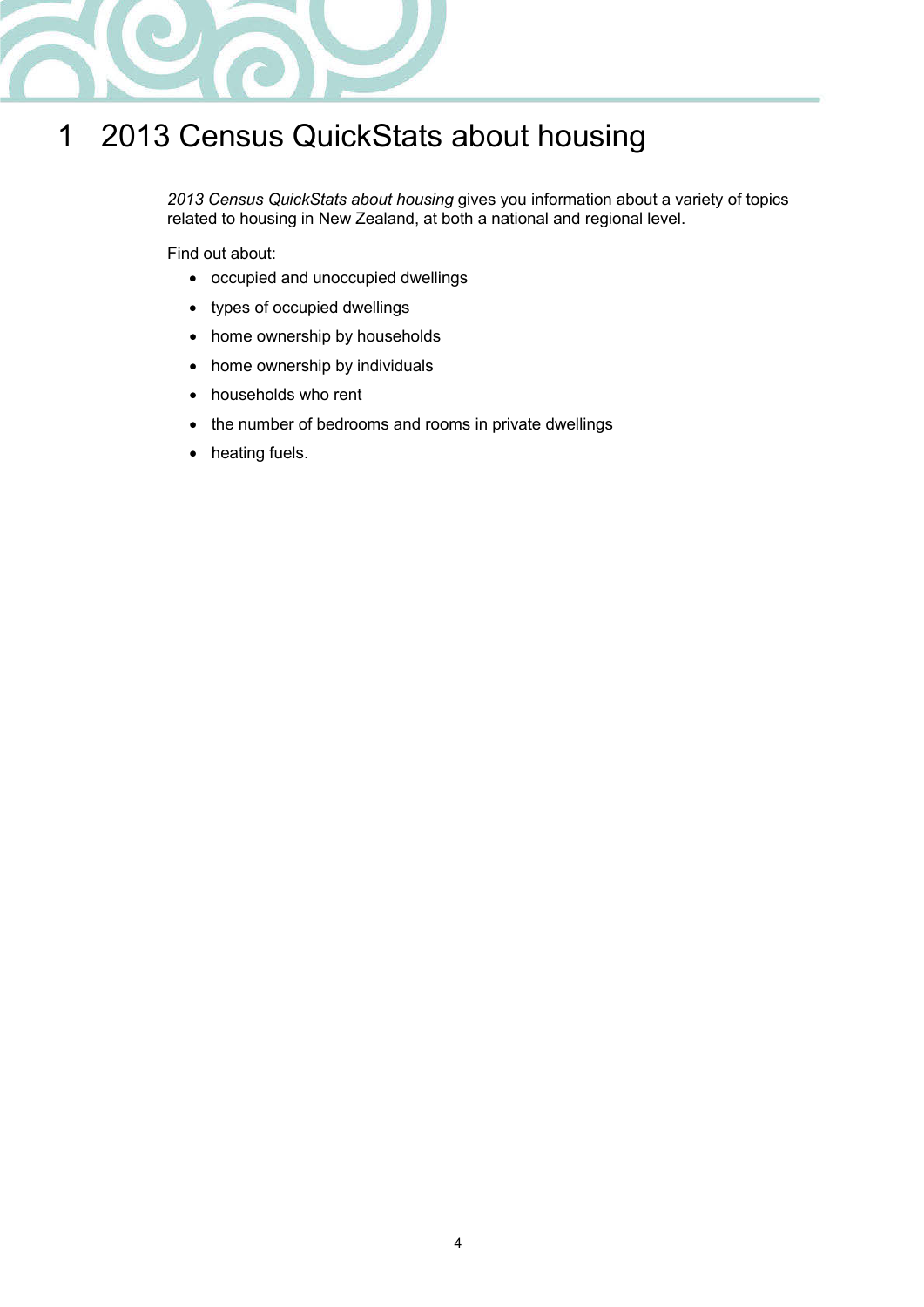

# <span id="page-4-0"></span>2 Occupied and unoccupied dwellings

## <span id="page-4-1"></span>Growth in occupied dwellings slows

There were 1,570,695 [occupied dwellings](#page-21-1) at the time of the 2013 Census – an increase of 91,986 dwellings (6.2 percent) since 2006.

Average annual growth between 2006 and 2013 for occupied dwellings was 0.9 percent – lower than in any other period between censuses from 1981 onwards.

#### **Change in occupied dwellings**

#### 1981–2013 Censuses

| Census                                | Number of occupied<br>dwellings | Percentage change since<br>previous census | Average annual growth<br>rate since previous census |  |  |  |
|---------------------------------------|---------------------------------|--------------------------------------------|-----------------------------------------------------|--|--|--|
| 1981                                  | 1,011,882                       | $\cdots$                                   | $\cdots$                                            |  |  |  |
| 1986                                  | 1,095,747                       | 8.3                                        | 1.6                                                 |  |  |  |
| 1991                                  | 1,185,396                       | 8.2                                        | 1.6                                                 |  |  |  |
| 1996                                  | 1,283,994                       | 8.3                                        | 1.6                                                 |  |  |  |
| 2001                                  | 1,368,204                       | 6.6                                        | 1.3                                                 |  |  |  |
| 2006                                  | 1,478,709                       | 8.1                                        | 1.6                                                 |  |  |  |
| 2013                                  | 1,570,695                       | 6.2                                        | 0.9                                                 |  |  |  |
| Symbol:  not applicable               |                                 |                                            |                                                     |  |  |  |
| <b>Source: Statistics New Zealand</b> |                                 |                                            |                                                     |  |  |  |

The vast majority of occupied dwellings were private (99.4 percent or 1,561,959 dwellings). There were 8,739 occupied non-private dwellings (eg hotels and hospitals).

#### Auckland region

Between 2006 and 2013, the number of occupied private dwellings in the Auckland region increased 7.6 percent (up 33,432 dwellings). There were:

- 472,041 in 2013
- 438,609 in 2006.

This was an average annual growth rate of 1.1 percent – half the growth rate of 2001–06 (2.2 percent).

#### Wellington region

Between 2006 and 2013, the number of occupied private dwellings in the Wellington region increased 4.9 percent (up 8,313 dwellings). There were:

- 177,162 in 2013
- 168,849 in 2006.

This was an average annual growth rate of 0.7 percent – half the growth rate of 2001–06 (1.4 percent).

#### Canterbury region

Between 2006 and 2013, the number of occupied private dwellings in the Canterbury region increased 2.6 percent (up 5,256 dwellings). There were:

- 206,916 in 2013
- 201,660 in 2006.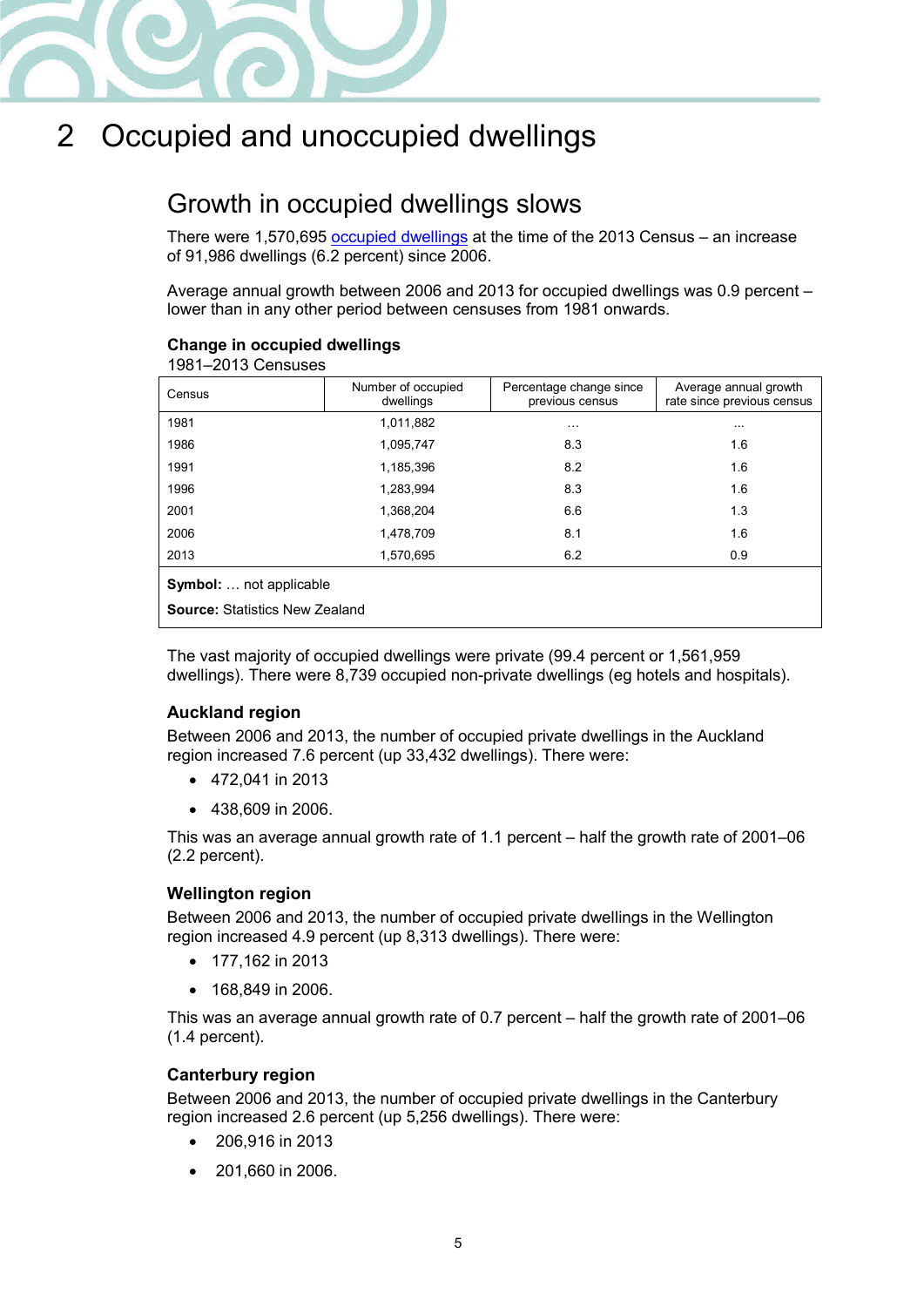This was an average annual growth rate of 0.4 percent – quarter the growth rate of 2001– 06 (1.6 percent). This was related to the earthquakes in this region in 2010 and 2011, which caused considerable damage to, and loss of, private dwellings.

### <span id="page-5-0"></span>Selwyn district has highest growth in occupied private dwellings

The territorial authority areas (cities and districts) with the highest percentage increases in occupied private dwellings between 2006 and 2013 were:

- Selwyn district up 31.0 percent (3,588 dwellings)
- Queenstown-Lakes district up 23.1 percent (2,103 dwellings).

Of the Auckland local board areas, growth in occupied private dwellings was highest in Upper Harbour, with a 20.7 percent increase (2,937 dwellings) since 2006.

The territorial authority area with the biggest decrease in the number of occupied private dwellings was Christchurch city, with 4,299 fewer dwellings (down 3.2 percent) than in 2006. This was related to the 2010–11 Canterbury earthquakes.

### <span id="page-5-1"></span>More unoccupied dwellings

The number of [unoccupied dwellings](#page-21-2) rose 16.4 percent between 2006 and 2013. There were:

- 185,448 in 2013
- 159,276 in 2006.

In 2013, 1 in 10 dwellings were unoccupied. Nearly one-quarter were classified as unoccupied because all the occupants were temporarily away at the time of the census, but about three-quarters had no occupants at all.

Every region had more unoccupied dwellings than at the last census, although there was little change in the Auckland region. The largest percentage increase was in the Canterbury region, which had 28,317 unoccupied dwellings in 2013, up from 18,117 in 2006. This was a 56.3 percent increase, and was related to the 2010–11 Canterbury earthquakes.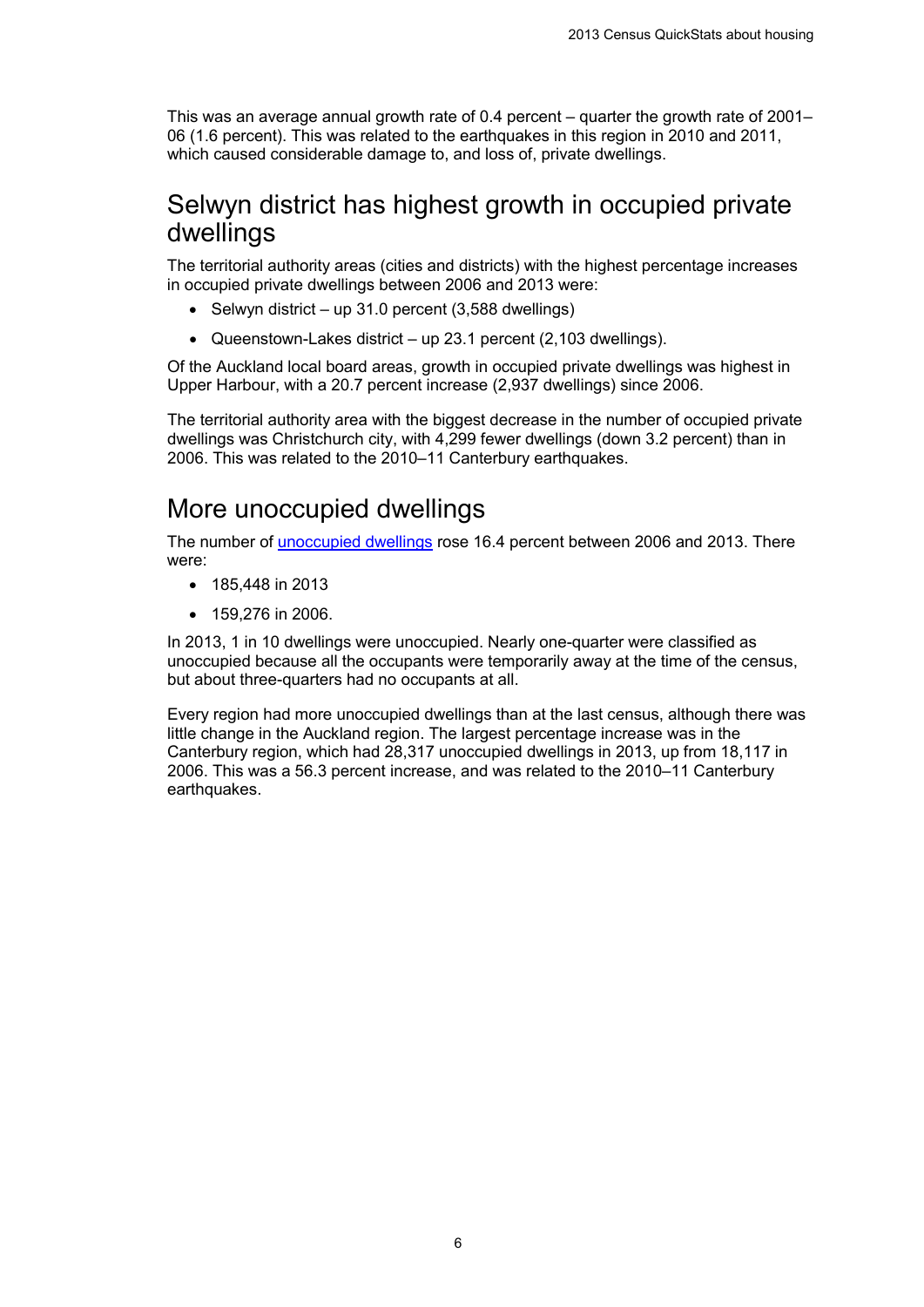

Source: Statistics New Zealand Note: Percentage increase for Auckland is too small to show on graph.

## <span id="page-6-0"></span>Canterbury has more dwellings under construction

The number of dwellings under construction has fluctuated across censuses. Nationally, there were 9,756 dwellings under construction at the time of the 2013 Census, down from 13,560 dwellings in 2006. This was a drop of 28.1 percent.

Canterbury was the only region in which the number of dwellings under construction increased, at 1,920 in 2013, up from 1,794 in 2006.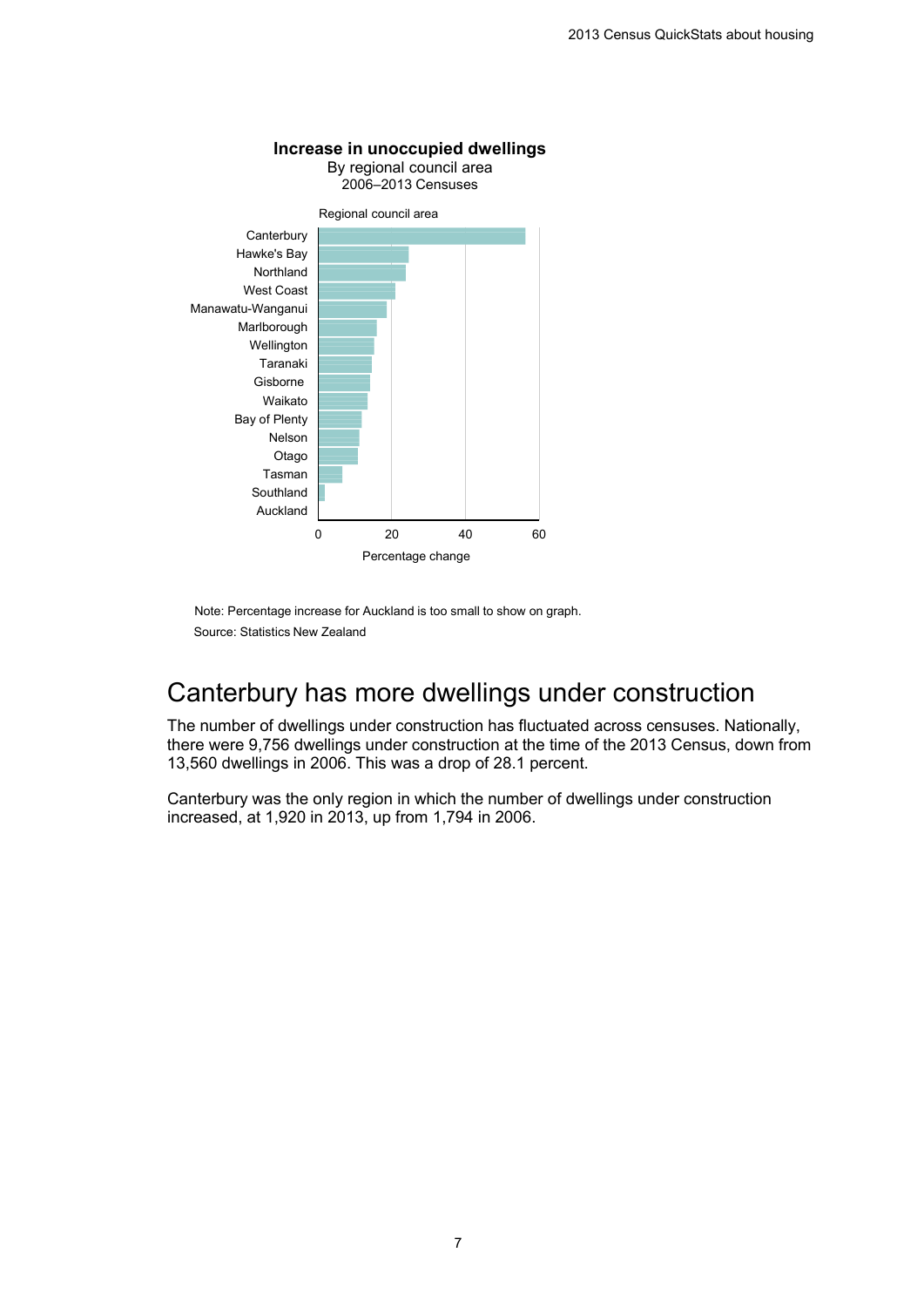

# <span id="page-7-0"></span>3 Types of occupied dwellings

### <span id="page-7-1"></span>About 8 out of 10 private dwellings are separate houses

At the 2013 Census, of those occupied [private dwellings](#page-21-3) for which the type was indicated, most were separate houses (81.1 percent or 1,193,358 dwellings). Of separate houses for which the number of storeys was indicated, about 3 out of 4 were one-storey (single level).

Private dwellings that were joined to other private dwellings (eg units, apartments, and terraced housing) made up 18.1 percent (266,748 dwellings) of occupied private dwellings for which the type was known. This was the same percentage as in 2006 (which may be due to data quality issues or a slow rate of change nationally), but a small increase from 16.9 percent in 2001.

Of joined private dwellings for which the number of storeys was indicated, 43.5 percent were part of buildings that had more than one storey.

The remaining 0.7 percent of occupied private dwellings for which the type was known (10,782 dwellings) was made up of mobile dwellings, improvised dwellings or shelters, and private dwellings in motor camps. The number of occupied dwellings of these types more than doubled since 2001.

Of the 8,739 occupied [non-private dwellings,](#page-21-4) hotel, motel, or guest accommodation (4,866 dwellings) was the most common type.

Other types of occupied non-private dwellings included:

- residential care for older people (providing rest-home or hospital-level care) 822 dwellings
- boarding houses 174 dwellings.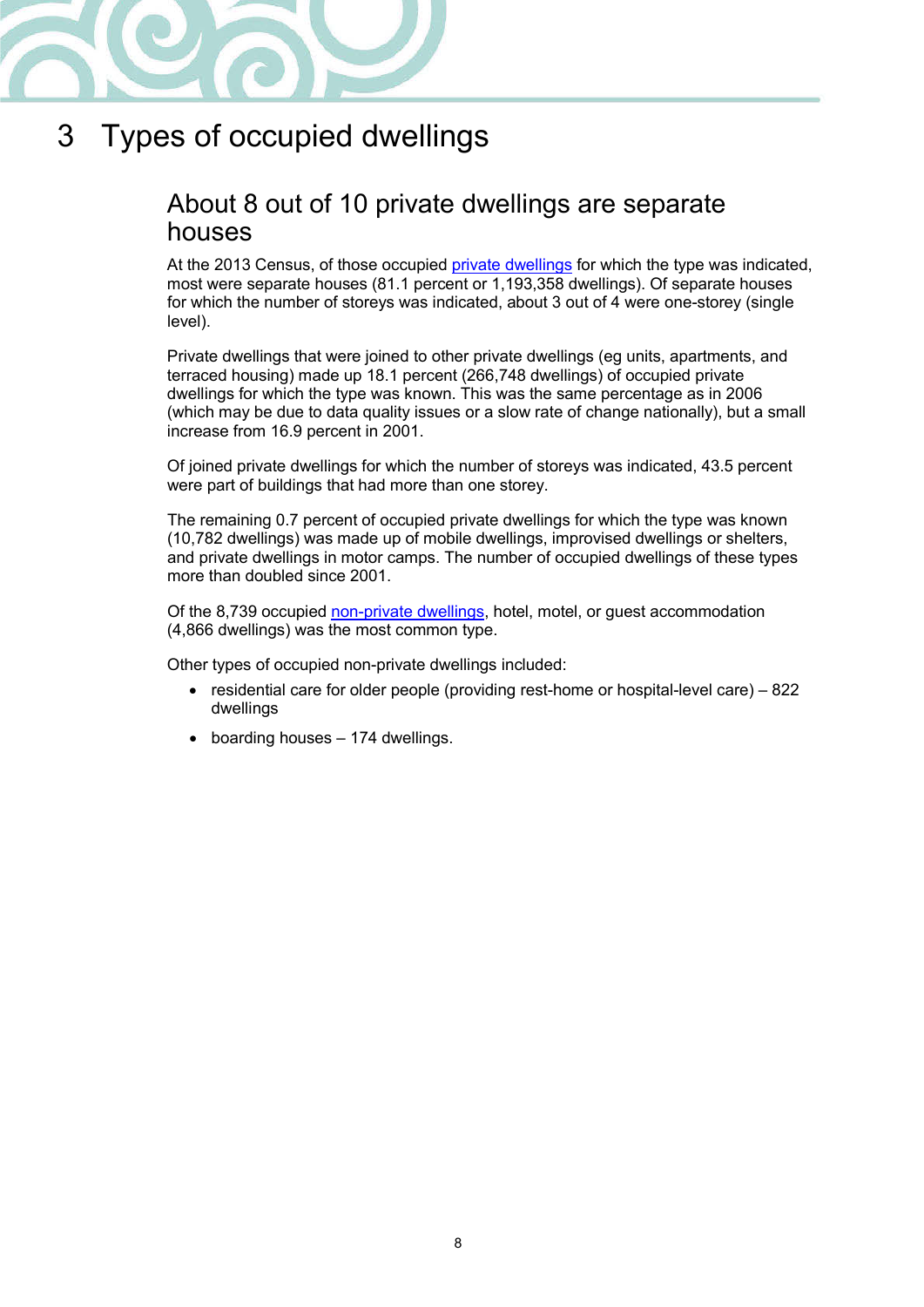#### **Number of occupied dwellings**

By occupied dwelling type 2013 Census

| Occupied dwelling type                                               | Number of occupied<br>dwellings |  |  |
|----------------------------------------------------------------------|---------------------------------|--|--|
| Occupied private dwelling                                            |                                 |  |  |
| Occupied Separate House                                              | 1,193,358                       |  |  |
| Two or More Flats/Units/Townhouses/Apartments/Houses Joined Together | 266.748                         |  |  |
| Other Occupied Private Dwelling <sup>(1)</sup>                       | 10,782                          |  |  |
| Occupied Private Dwelling Not Further Defined <sup>(2)</sup>         | 91.068                          |  |  |
| Total occupied private dwellings                                     | 1,561,956                       |  |  |
| Occupied non-private dwelling                                        |                                 |  |  |
| Institution                                                          | 2,550                           |  |  |
| Other Occupied Non-private Dwelling                                  | 6.045                           |  |  |
| Occupied Non-private Dwelling Not Further Defined <sup>(3)</sup>     | 144                             |  |  |
| Total occupied non-private dwellings                                 | 8.739                           |  |  |
| <b>Total occupied dwellings</b>                                      | 1,570,695                       |  |  |
|                                                                      |                                 |  |  |

1. Consists of mobile and [improvised dwellings,](#page-20-2) roofless or rough sleepers, and dwellings in a motorcamp. In 2001, this category was called temporary private dwellings.

2. Consists of baches, cribs, other holiday homes, dwellings adjoined to or part of a business or shop, and private dwellings that could not be further classified according to whether they were separate or joined.

3. Consists of communes and other non-private dwellings that could not be further classified according to their type/function.

<span id="page-8-0"></span>**Source:** Statistics New Zealand

### Joined dwellings most common in Auckland and Wellington regions

Private dwellings joined to other private dwellings were most common in the Auckland and Wellington regions (making up 24.8 percent and 24.7 percent, respectively, of private dwellings for which the type was indicated). In contrast, the Tasman region had the lowest percentage of [joined dwellings,](#page-21-5) at 7.4 percent.

Of the territorial authority areas (cities and districts), Wellington city had the highest percentage of private dwellings that were joined, at 37.0 percent. This was an increase from 32.7 percent in 2001.

About 1 in 4 private dwellings in the Queenstown-Lakes district were joined.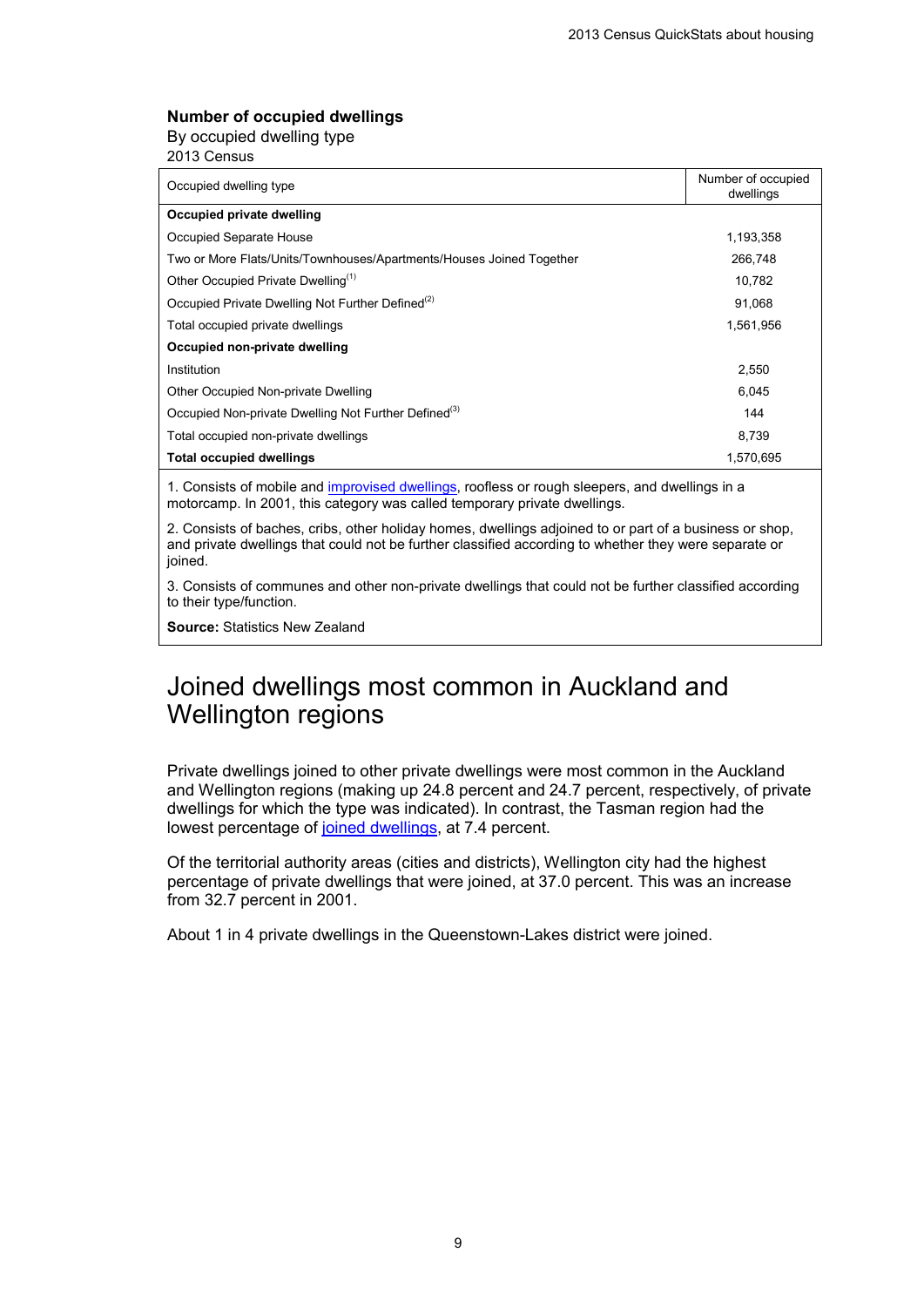

#### **Territorial authority areas with the highest percentages of joined private dwellings** 2001 and 2013 Censuses

Source: Statistics New Zealand

Waitemata had the highest percentage of private dwellings that were joined, at 70.6 percent in 2013. This was the only area in New Zealand where joined private dwellings were more common than separate private dwellings. (Waitemata includes the Auckland central business district and inner city residential suburbs of Westmere, Grey Lynn, Ponsonby, and Parnell.)

In 2013, the Auckland local board areas with the next highest percentages of joined dwellings were:

- Albert-Eden 38.5 percent (up from 33.9 percent in 2001)
- Maungakiekie-Tamaki 36.6 percent (up from 30.0 percent in 2001).

#### <span id="page-9-0"></span>Multi-storey dwellings becoming more common

Multi-storey private dwellings have become more common since 2006. In 2013, of those for which the number of storeys was indicated:

- 24.6 percent of separate houses had two or more storeys (up from 23.3 percent in 2006)
- 34.7 percent of joined dwellings were part of two- or three-storey buildings (up from 32.9 percent in 2006)
- 8.7 percent of joined dwellings were part of four- or more storey buildings (up from 6.5 percent in 2006), but this may be partly due to difficulties with data collection for apartments in 2006.

Multi-storey separate houses were most common in the Auckland and Wellington regions. In 2013, the percentages of separate houses that were multi-storey were:

- Auckland region 37.7 percent (up from 34.7 percent in 2006)
- Wellington region 33.2 percent (up from 31.7 percent in 2006).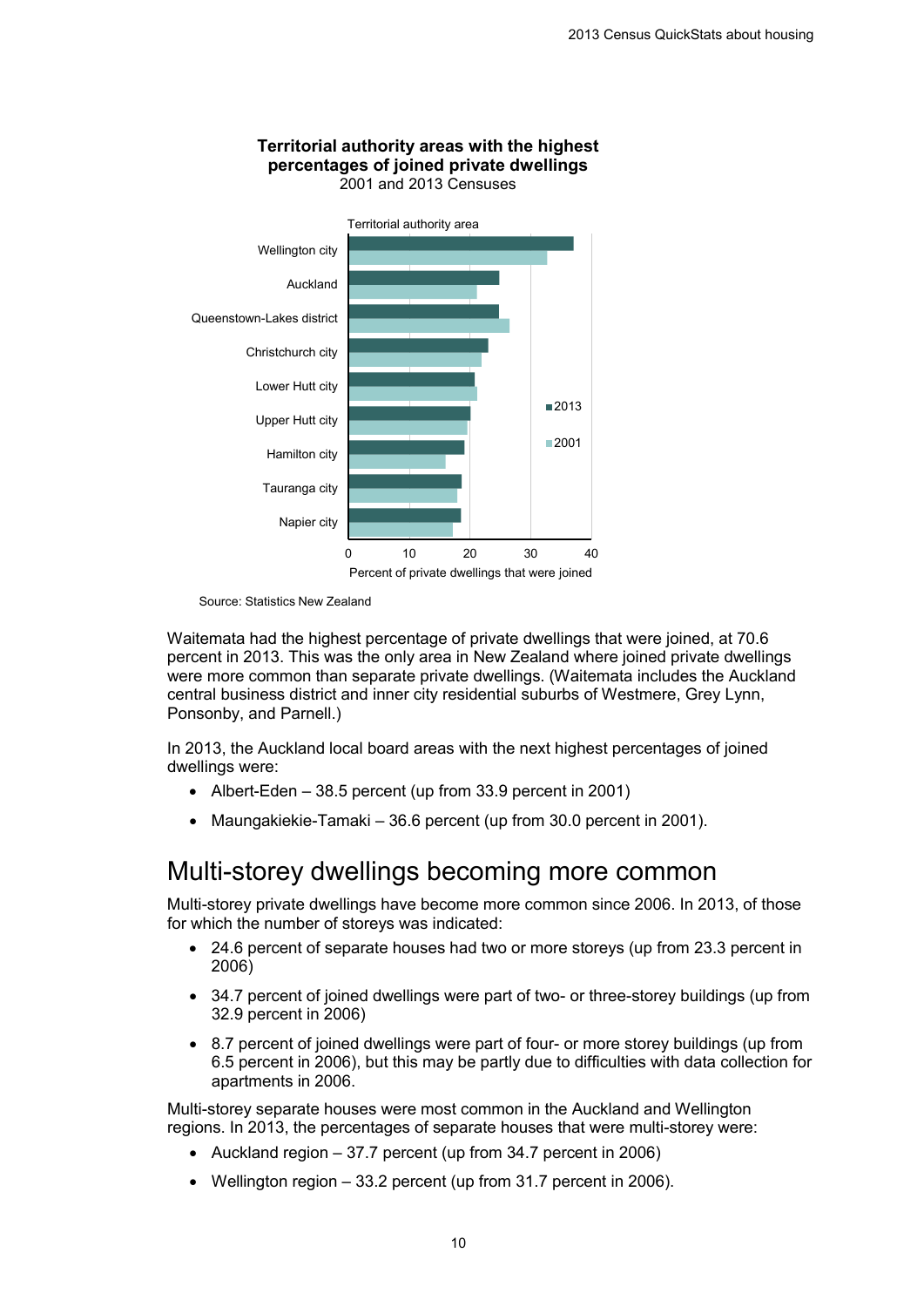The percentage of separate houses that were multi-storey increased in nearly all Auckland local board areas. Upper Harbour had the greatest increase in the percentage of these dwellings (at 56.2 percent in 2013, up from 48.6 percent in 2006). Orakei had the highest percentage of these dwellings (69.3 percent in 2013, up from 64.5 percent in 2006).

Joined dwellings that were part of two- or three-storey buildings were most common in the Wellington region, at 46.4 percent, up from 45.2 percent in 2006.

The percentage of joined dwellings that were part of two-or three-storey buildings increased in the majority of Auckland local board areas. Upper Harbour had the highest percentage of these dwellings, at 67.1 percent, up from 61.0 percent in 2006.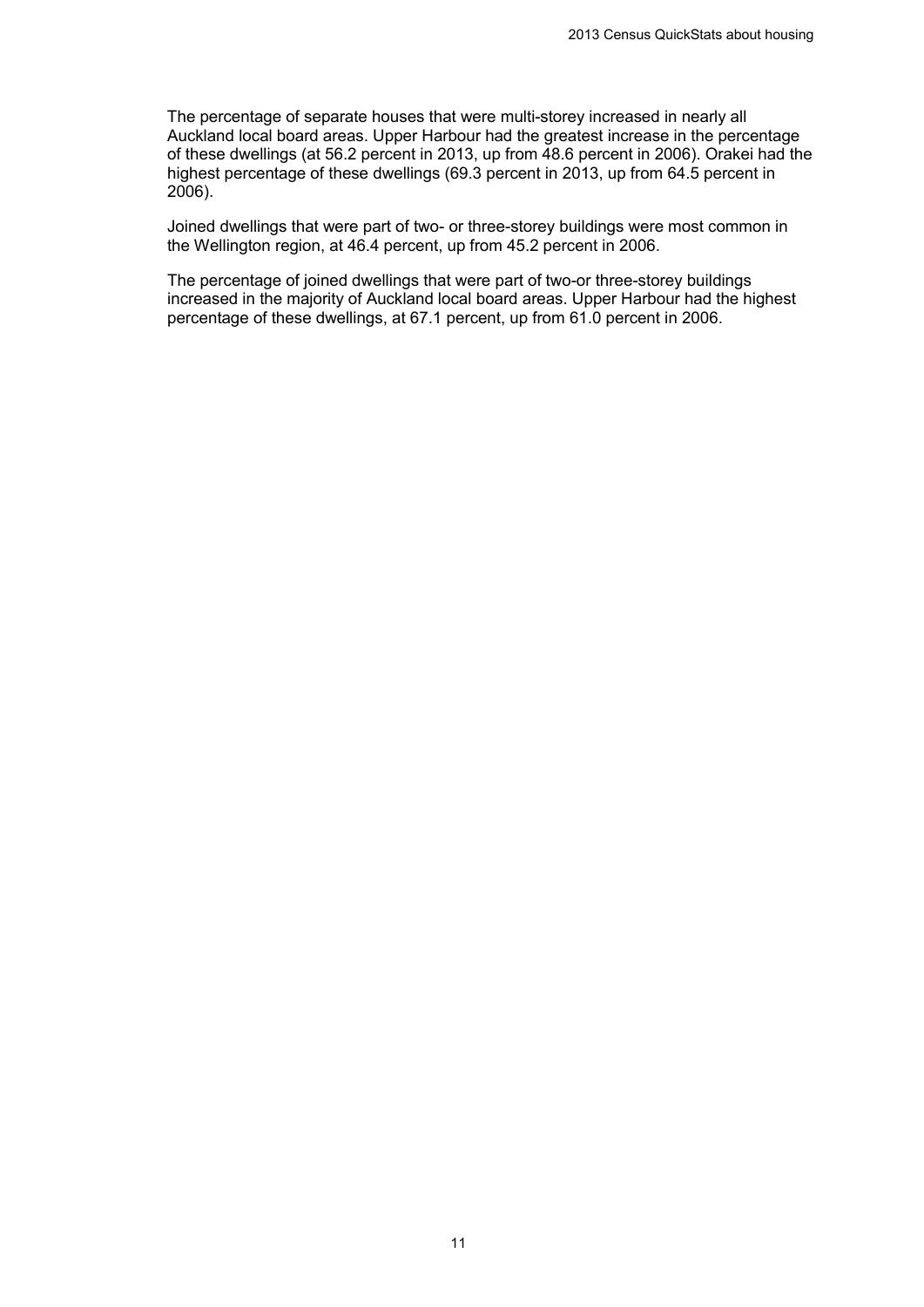

## <span id="page-11-0"></span>4 Home ownership by households

### <span id="page-11-1"></span>Trend of lower home ownership continues

The data on [home ownership by households](#page-20-3) shows that 64.8 percent of households owned their home or held it in a family trust in 2013, down from 66.9 percent in 2006. This includes households who made mortgage payments and households who did not.

The percentage of households who owned their home, excluding those whose home was in a family trust, was 49.9 percent in 2013, down from 54.5 percent in 2006.

Of those households who owned their home and specified whether they made mortgage payments, 56.4 percent (398,373 households) made mortgage payments in 2013. This was very similar to 2006 (56.5 percent or 405,267 households).

The percentage of households who reported that their dwelling was in a family trust increased, at 14.8 percent (215,280 households) in 2013, compared with 12.3 percent (167,922 households) in 2006.



#### **Home ownership by households** 2006 and 2013 Censuses

Source: Statistics New Zealand

## <span id="page-11-2"></span>Home ownership highest in Tasman region

The region with the highest level of home ownership was Tasman. In 2013, 75.0 percent of households in this region owned their home or held it in a family trust, which was a small decrease from 75.8 percent in 2006.

The region with the lowest level of home ownership was Gisborne. In 2013, 59.2 percent of households in this region owned their home or held it in a family trust, down from 61.8 percent in 2006.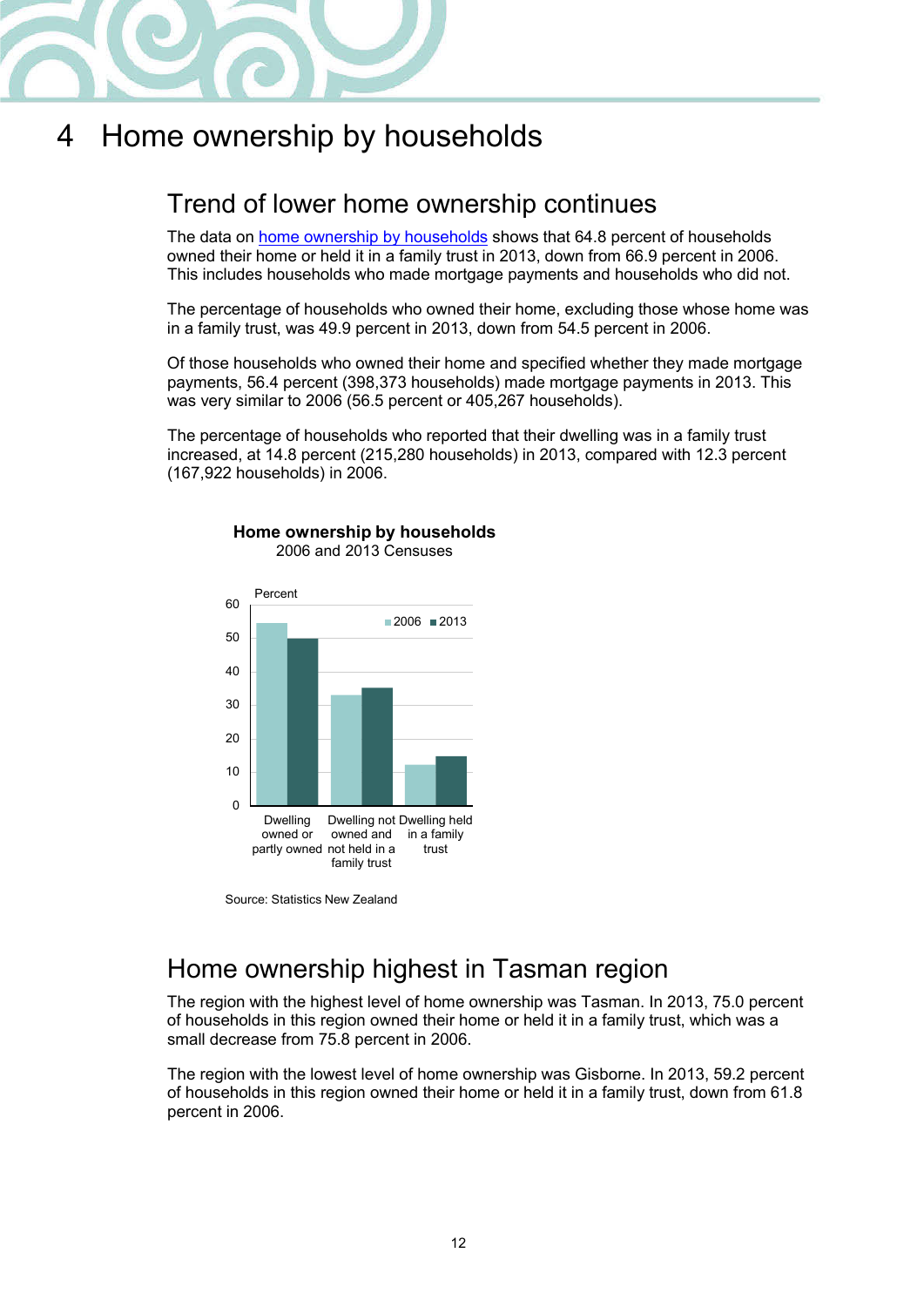

#### **Households who owned their home or had it in a family trust** By regional council area 2006 and 2013 Censuses

Of the territorial authority areas (cities and districts), the percentage of households who owned their home or held it in a family trust was highest in the Waimakariri district (80.3 percent) and lowest in the Ruapehu district (55.0 percent).

Between 2006 and 2013, home ownership dropped in all regions, and for most cities and districts. The district with the largest decrease in the percentage of households who owned their home or held it in a family trust was Ashburton, at 66.7 percent in 2013, down from 71.9 percent in 2006.

Of the Auckland local board areas, the percentage of households who owned their home or held it in a family trust was highest in the Hibiscus and Bays area, at 74.1 percent, and lowest in Waitemata, at 39.1 percent.

### <span id="page-12-0"></span>Over 1 in 3 households do not own their home

In 2013, 35.2 percent of households did not own their home, up from 33.1 percent in 2006. Most of these households were renting (453,135 households). There were 53,889 households living rent-free, and a small number of households who did not indicate whether they were paying rent.

The regions with the highest percentages of households who did not own their home were:

- Gisborne 40.8 percent
- Auckland 38.5 percent.

Source: Statistics New Zealand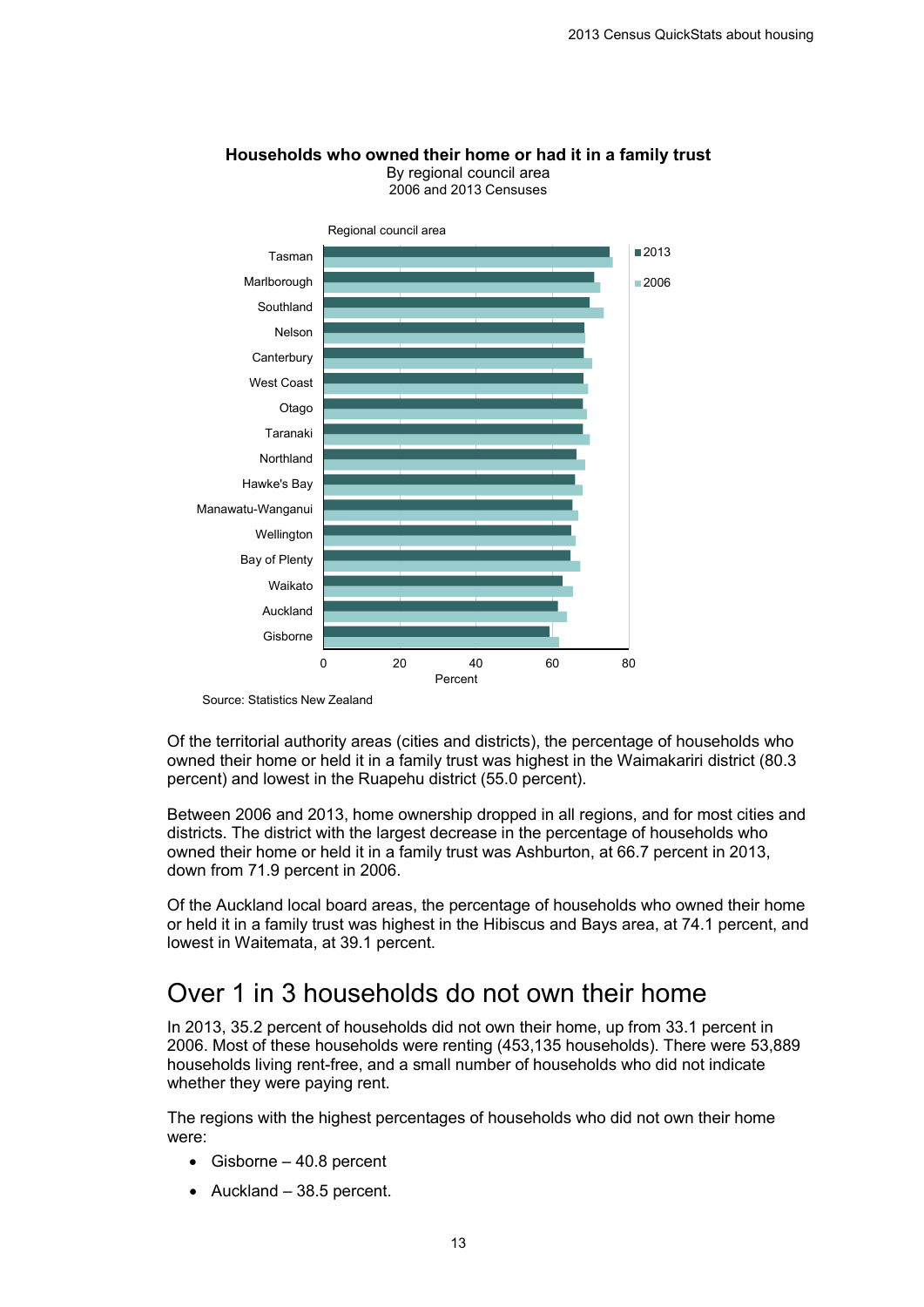

## <span id="page-13-0"></span>5 Home ownership by individuals

### <span id="page-13-1"></span>About half of people aged 15 years and over own their home

The data on [home ownership by](#page-20-4) individuals showed that the percentage who owned their home fell to just under half. In 2013, 49.8 percent of people aged 15 years and over owned or partly owned the home they lived in, compared with 53.2 percent in 2006.

Home ownership was highest for those aged 70–74 years, at 77.5 percent.

A drop in home ownership occurred across all age groups, from those in their 20s to those in their 70s. The largest falls were for those in their 30s and 40s. In 2013, 43.0 percent of people aged 30–39 years owned their home – down from 54.6 percent in 2001. For those in their 40s, 60.8 percent owned their home in 2013, down from 71.5 percent in 2001.

**People aged 20 years and over who owned or partly owned their home**



Source: Statistics New Zealand

Home ownership was higher for the European and Asian ethnic groups than for Māori and Pacific peoples. Home ownership for each of these ethnic groups was:

- European 56.8 percent
- Asian 34.8 percent
- Māori 28.2 percent
- Pacific peoples 18.5 percent.

Ethnic group differences in home ownership levels may be partly related to the age and geographic characteristics of different ethnic groups.

Individual home ownership was strongly related to partnership status. Of people who were partnered, 66.7 percent owned their home compared with 26.3 percent of people who were not partnered. Married people were the most likely to own their home, at 75.1 percent. People who had never been married or in a civil union were the least likely to own their home, at 12.3 percent.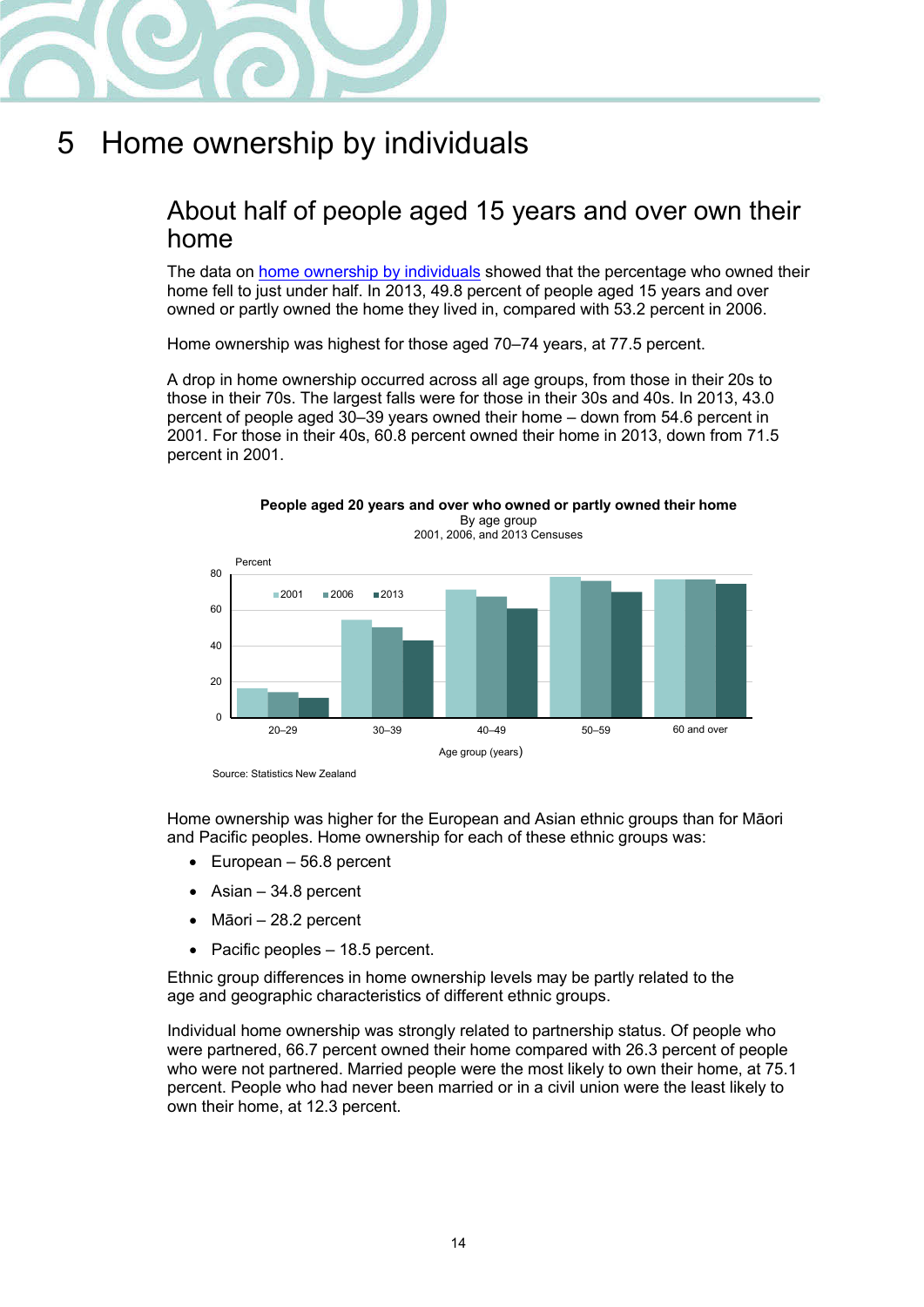

## <span id="page-14-0"></span>6 Households who rent

## <span id="page-14-1"></span>Over 450,000 households rent their home

In 2013, 453,135 households rented their home (ie paid rent), up from 388,275 in 2006.

Like households overall, [households](#page-20-5) who rented their home were most likely to be [one](#page-21-6)family [households](#page-21-6) (63.3 percent) or one-person households (23.5 percent).

[Other multi-person households](#page-21-7) (such as unrelated people flatting together) made up 9.3 percent of households who rented their home.

Over three-quarters of the households renting from a local authority or city council were one-person households.

Most households who rented were renting from the private sector (83.7 percent or 355,554 households). This was an increase from 81.8 percent in 2006 and 78.4 percent in 2001.

There were 52,503 households who reported that they rented from Housing New Zealand, and 11,307 households who rented from a local authority or city council.

The figure for those renting from Housing New Zealand is estimated to be an undercount of about 18 percent, based on a comparison with Housing New Zealand's administrative records. This difference could be due to several factors, such as tenants being away on census night and poorer quality response to the census from these households.

#### <span id="page-14-2"></span>Rental homes have fewer bedrooms than owned homes

In general, rental housing tended to have fewer [bedrooms](#page-20-6) than housing that was owned or in a family trust.

Of households who rented, 29.0 percent were in a two-bedroom home, compared with 13.8 percent of households who owned their home or held it in a family trust.

Households who rented their home were less likely to be in a four-bedroom home (at 13.4 percent), than households who owned their home or held it in a family trust (28.8 percent).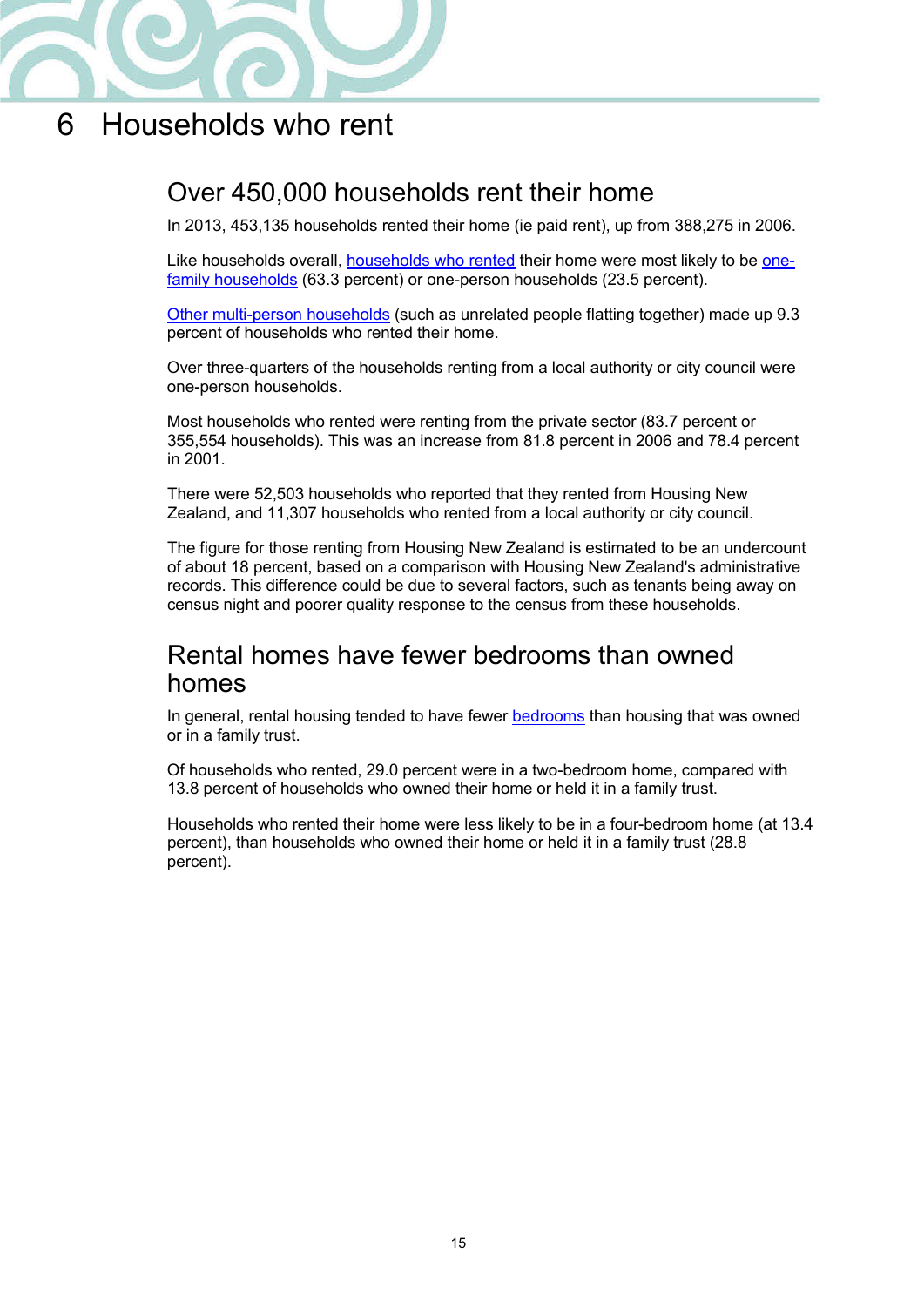

Source: Statistics New Zealand

For households who rented privately, the percentage living in a home with:

- two-bedrooms declined slightly (28.4 percent in 2013, down from 29.8 percent in 2006)
- four-bedrooms increased (14.6 percent in 2013, up from 12.7 percent in 2006).

For households who rented from Housing New Zealand, the percentage living in a home with:

- three-bedrooms decreased (41.8 percent in 2013, down from 45.2 percent in 2006)
- two-bedrooms increased slightly (36.6 percent in 2013, up from 35.2 percent in 2006)
- four-bedrooms increased slightly (9.3 percent in 2013, up from 8.4 percent in 2006).

About 4 out of 5 households who rented from a local authority or city council were in a one-bedroom home (8,628 households). This was related to the type of households who rented from this landlord sector, most of which were one-person households.

### <span id="page-15-0"></span>Wide variation in rent paid

There was wide variation in the amount of rent paid. Most commonly, households paid between \$250 and \$349 a week. However, 8.6 percent of households paid less than \$100 a week, and 8.8 percent paid \$500 or more a week.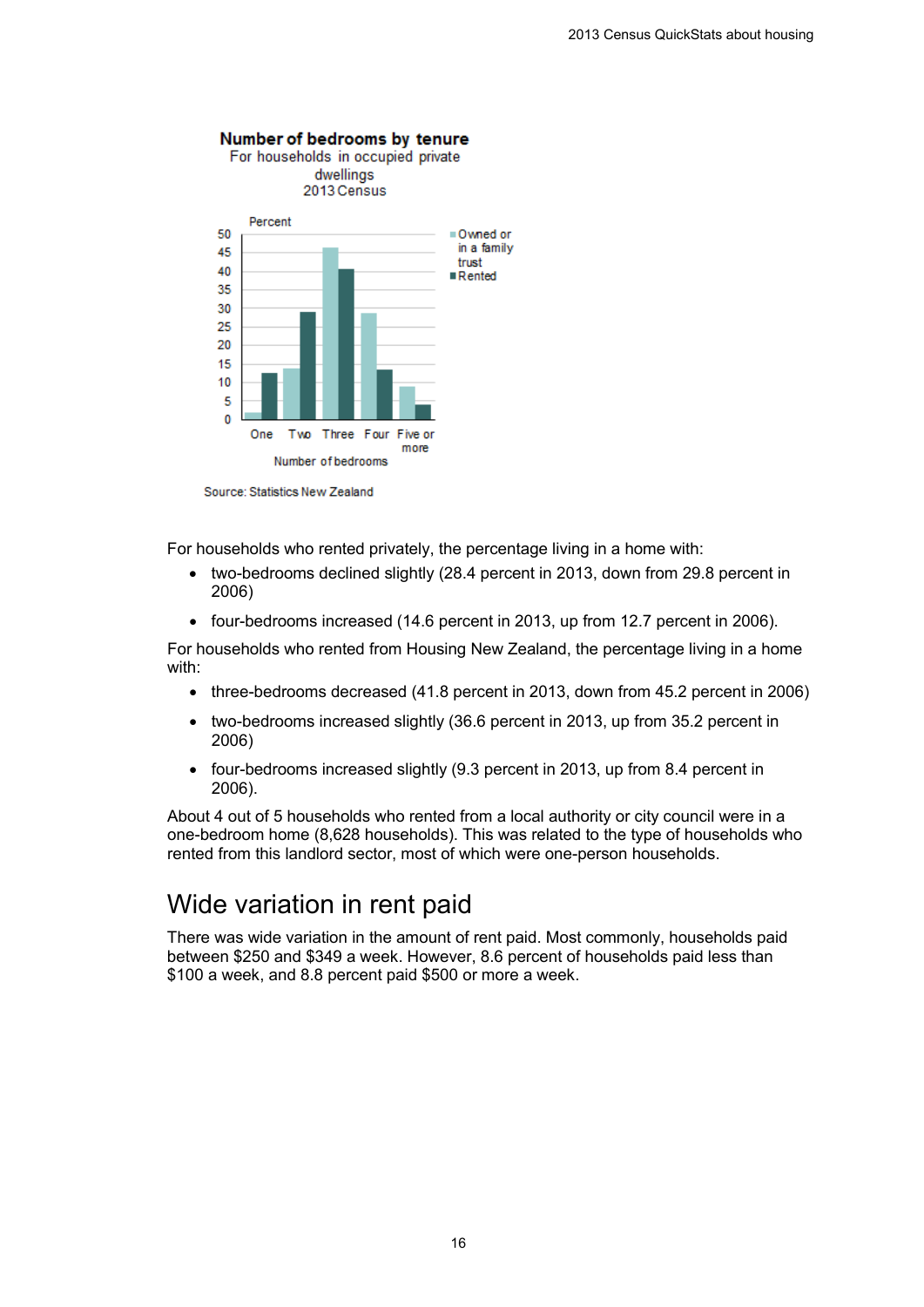

#### Weekly rent paid by households

Source: Statistics New Zealand

Nationally, the median (half paid more, and half paid less, than this amount) weekly rent in 2013 was \$280. Median rent varied according to the number of bedrooms, at \$260 for two bedrooms, \$300 for three bedrooms, and \$360 for four bedrooms.

The highest median rents were in Auckland local board areas:

- Upper Harbour \$430
- Devonport-Takapuna, Orakei, and Howick \$420
- Hibiscus and Bays, and Waitemata \$400.

Of the territorial authority areas (districts and cities), Selwyn district had the highest percentage increase (75.0 percent) in median weekly rent since 2006, at \$280 in 2013, compared with \$160 in 2006.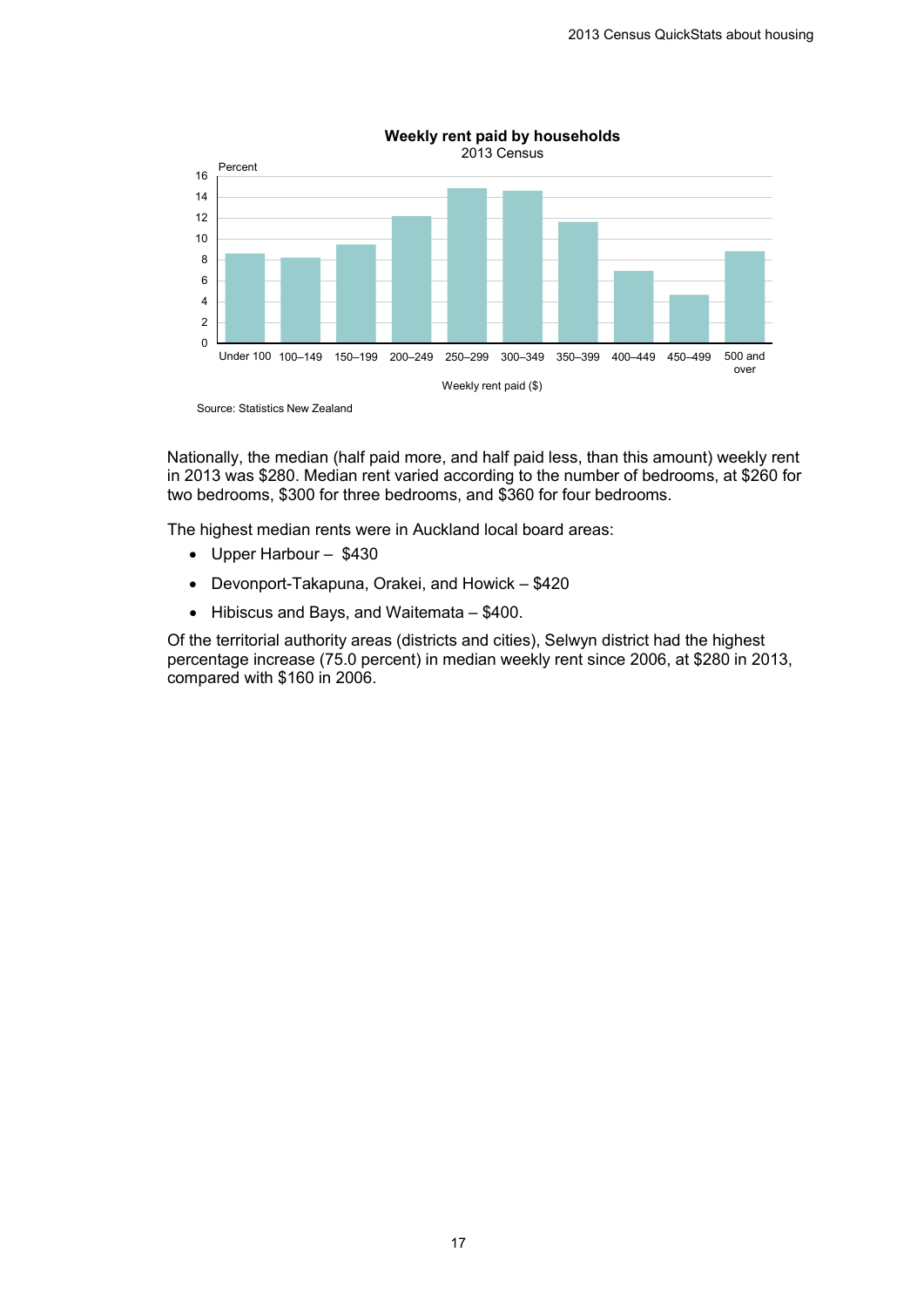

## <span id="page-17-0"></span>7 Number of bedrooms and rooms in private dwellings

### <span id="page-17-1"></span>Percentage of four-bedroom dwellings continues to increase

The percentage of occupied private dwellings with four [bedrooms](#page-20-6) increased since the last census. In 2013, 23.4 percent had four bedrooms, up from 21.6 percent in 2006, and 20.4 percent in 2001. This was not related to an increase in average household size, which remained at 2.7 people per household.

As in previous censuses, the most common number of bedrooms was three. In 2013, 44.5 percent of occupied private dwellings had three bedrooms, down from 46.3 percent in 2006.

There was a slight decline in the percentage of private dwellings with two bedrooms, at 19.1 percent in 2013, compared with 19.8 percent in 2006.

One-bedroom private dwellings remained relatively rare, at 5.7 percent in 2013.



**Number of bedrooms** For occupied private dwellings

2001, 2006, and 2013 Censuses

As in previous censuses, the most common number of total [rooms](#page-21-8) in occupied private dwellings was six. About 1 in 4 private dwellings in 2013 had six rooms, which was similar to 2006.

There was a slight increase in the percentage of private dwellings with eight rooms, at 11.6 percent in 2013, compared with 10.9 percent in 2006.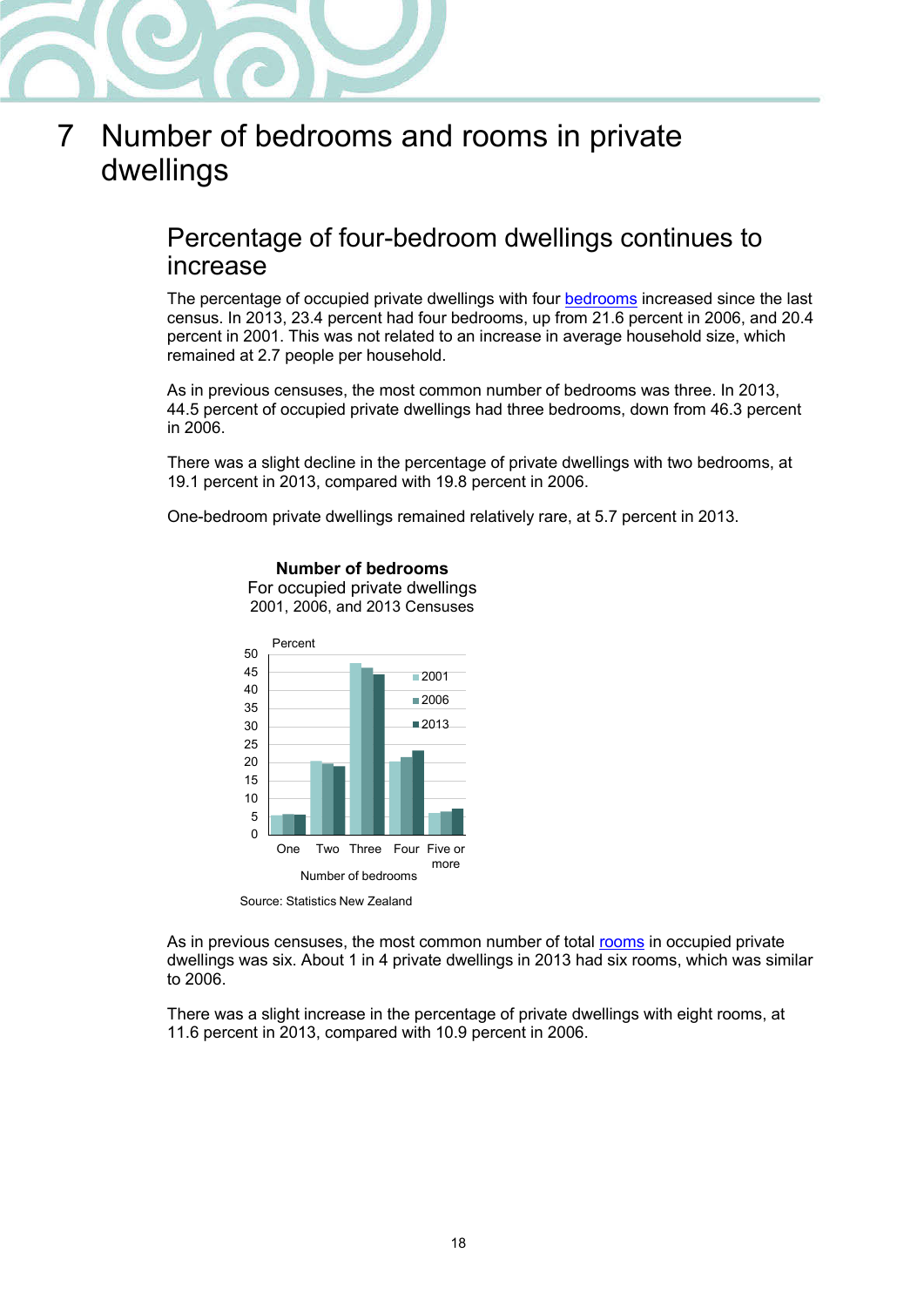

# <span id="page-18-0"></span>8 Heating fuels

### <span id="page-18-1"></span>Use of electricity for heating continues to increase

Electricity remained the most common [fuel type used to heat dwellings,](#page-20-7) by a wide margin, and the use of electricity for heating increased since the last census. In 2013, electricity was used for heating in 79.2 percent of occupied private dwellings, compared with 74.8 percent in 2006, and 72.0 percent in 2001.

Use of electricity varied by region. It was highest in the Canterbury region (89.9 percent) and lowest in the West Coast region (58.0 percent).

Wood was the second most common heating fuel, but the use of wood for heating decreased. In 2013, wood was used in 36.8 percent of occupied private dwellings, down from 40.9 percent in 2006, and 44.7 percent in 2001.

Use of wood was highest in the West Coast region (72.1 percent), and lowest in the Auckland region (22.5 percent).

### <span id="page-18-2"></span>Sharp decline in use of bottled gas for heating

There was a marked decline in the use of bottled gas for heating. In 2013, bottled gas was used in 15.4 percent of occupied private dwellings, down from 27.7 percent in 2006. This was a 41.4 percent decrease since 2006.

Use of mains gas for heating remained relatively low, at 12.0 percent. Mains gas is only available in some areas.

At the national level, coal was used for heating in just 4.1 percent of occupied private dwellings. However, use of coal was more common in certain regions, including the West Coast (55.7 percent) and Southland (35.5 percent). Use of solar power for heating increased, but was still rare, at 1.6 percent in 2013, up from 1.1 percent in 2006. The Tasman region had the highest percentage of occupied private dwellings using solar power for heating, at 3.7 percent.





Source: Statistics New Zealand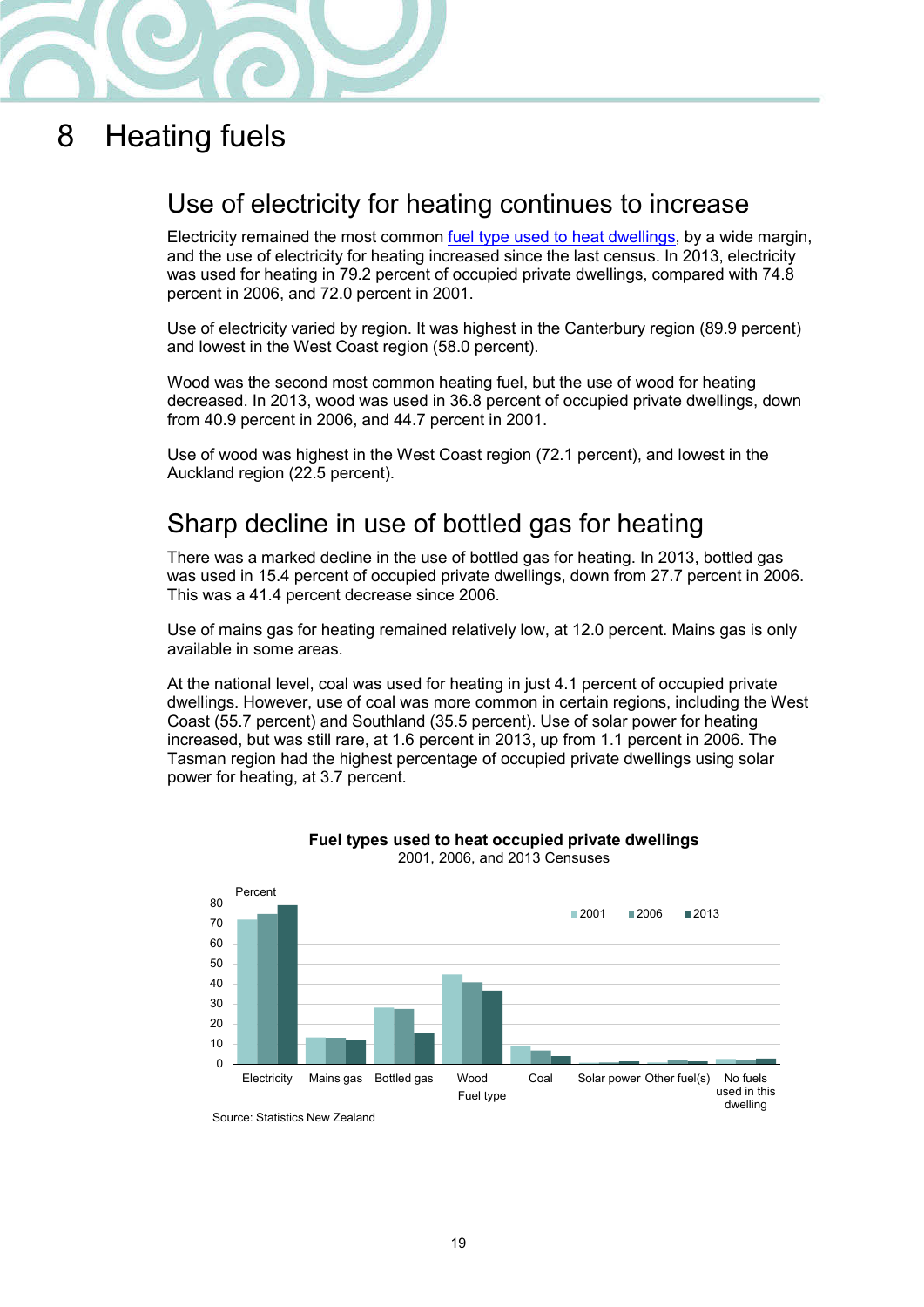### <span id="page-19-0"></span>Increase in dwellings with no heating

Private dwellings in which no heating fuels were ever used increased 35.1 percent. In 2013, 44,832 private dwellings never used heating fuels, making up 3.0 percent of occupied private dwellings. In 2006, there were 33,177 of these dwellings, making up 2.4 percent of occupied private dwellings.

Every region in New Zealand had dwellings in which no heating fuels were used, but the highest percentages were in the Auckland (5.9 percent) and Northland (5.3 percent) regions.

The Auckland local board areas with the highest percentages of dwellings that never used heating fuels were:

- Waitemata 15.8 percent or 4,671 dwellings
- Mangere-Otahuhu 12.3 percent or 1,851 dwellings
- Otara-Papatoetoe 10.6 percent or 1,863 dwellings.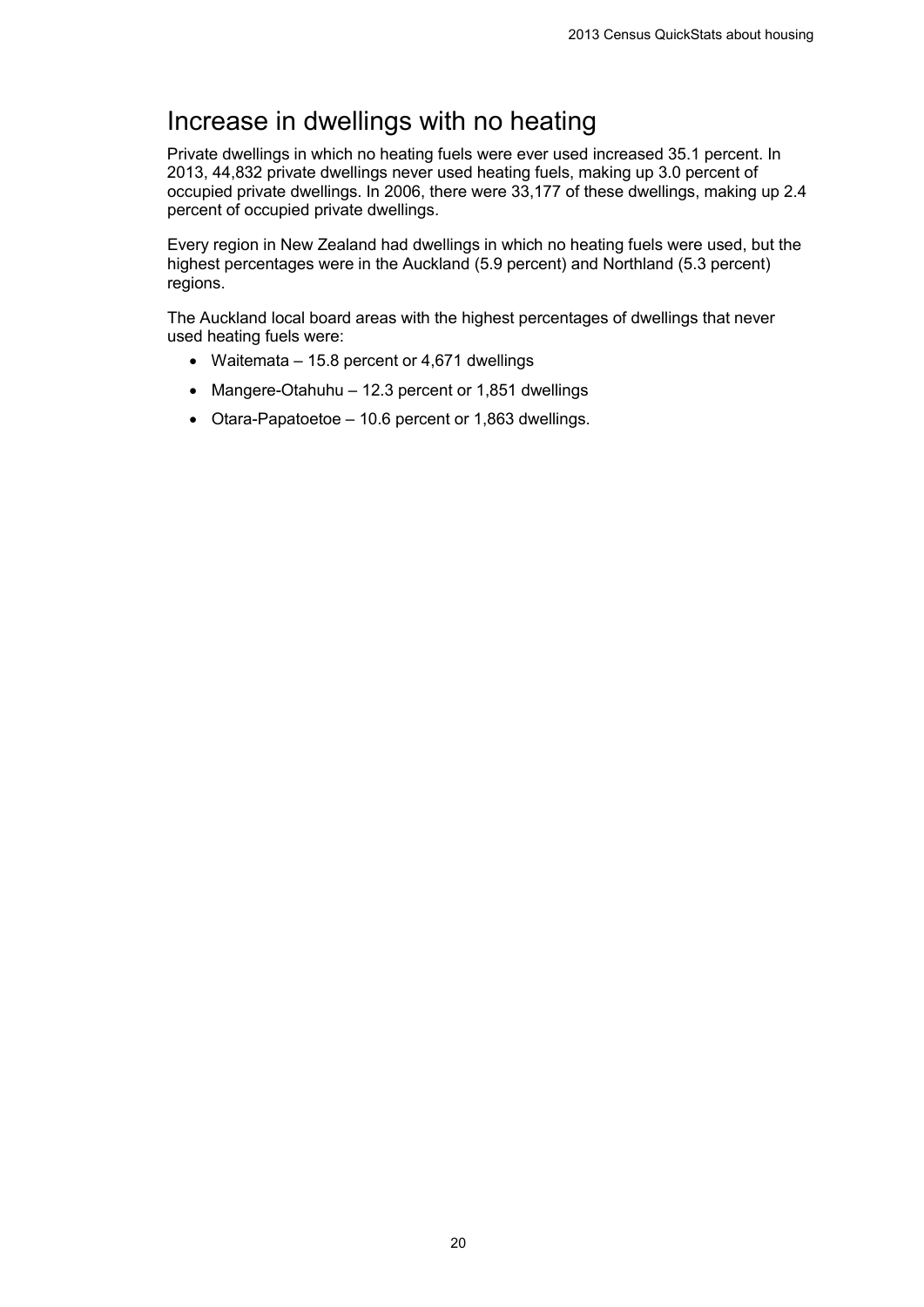

# <span id="page-20-0"></span>Definitions and information about the data

## <span id="page-20-1"></span>**Definitions**

<span id="page-20-6"></span>Bedroom: a room that is used, or intended to be used, for sleeping in. This includes sleep outs. Caravans next to private dwellings are included if they are used as a bedroom by members of the same household that occupies the dwelling. A room (such as a living room) that is used for sleeping is not counted as a bedroom unless the only bedroom facilities in the dwelling are in that room.

Empty dwelling: a dwelling that did not have any current occupants and new occupants were not expected to move in on, or before, census night. Unoccupied holiday homes and dwellings being repaired or renovated are classified as empty dwellings.

<span id="page-20-7"></span>Fuel types used to heat dwellings: types of fuels used to heat occupied private dwellings. More than one type of fuel may be used to heat a dwelling. This data does not indicate how often a particular type of fuel was used, only that it was used at least some of the time. For example, this data shows the percentage of dwellings in which electricity was used and the percentage of dwellings in which wood was used, but it does not indicate whether electricity was used more or less often than wood.

<span id="page-20-4"></span>Home ownership by individuals: whether an individual owned or partly owned the dwelling they usually lived in. It relates to all people aged 15 years and over who lived in New Zealand, including those who lived in private dwellings and those who lived in nonprivate dwellings. This data has two categories:

- owned or partly owned this consists of people who owned their home, partly owned their home, or held it in a family trust (holding a dwelling in a family trust is considered to be a similar situation to owning, and distinct from other situations such as renting)
- $\bullet$  did not own this includes people in a variety of situations: renting, living in a private dwelling owned by other household members such as parents, or living in a non-private dwelling such as a rest home, student hostel, or boarding house.

Some people may not own the dwelling they live in, but may own a dwelling elsewhere. This information is not collected in the census.

<span id="page-20-3"></span>Home ownership by households: whether a household owned the dwelling they lived in, did not own it, or held it in a family trust, and whether mortgage or rent payments were made by the household. For a household to be counted as owning their home or holding it in a family trust, at least one household member had to own or partly own the home, or hold it in a family trust. Home ownership at the household level can be reported in two ways:

- as the percentage of households who owned their home, excluding those who held it in a family trust
- as the percentage of households who owned their home or held it in a family trust (having a dwelling in a family trust is regarded as a similar situation to owning, and distinct from renting or occupying a dwelling rent-free).

Some households may not own the dwelling they live in, but may own a dwelling elsewhere. This information is not collected in the census.

<span id="page-20-5"></span>Households who rent: households that did not own their home, did not have it in a family trust, and were making rent payments.

<span id="page-20-2"></span>Improvised dwelling or shelter: structures not intended for habitation and lacking the usual amenities such as lighting, bathroom, and cooking facilities. Examples include garages, sheds, and cars.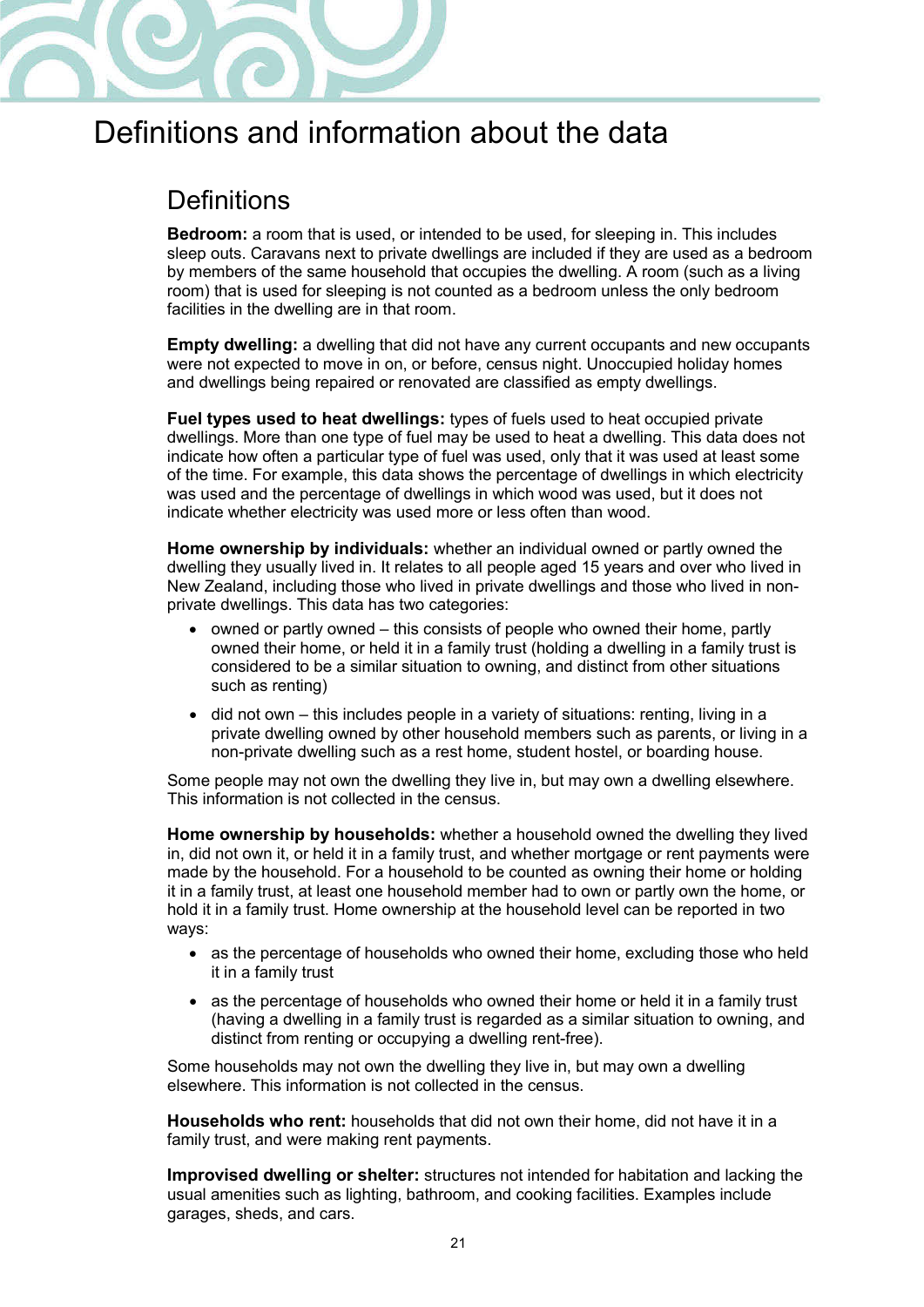<span id="page-21-5"></span>Joined private dwellings: private dwellings joined to other private dwellings. This includes flats, units, apartments, townhouses, or houses that are joined together horizontally, vertically, or both.

<span id="page-21-4"></span>Non-private dwellings: dwellings that provide short- or long-term communal or transitory accommodation, and are available to the public, such as hotels, motels, boarding houses, hospitals, and residential care facilities.

<span id="page-21-1"></span>Occupied dwellings: dwellings that were occupied at midnight on census night, or at any time during the 12 hours following midnight on census night, unless the occupant(s) completed their forms at another dwelling during that period. Occupied dwellings can be private or non-private. Most people live in private dwellings, but some live in non-private dwellings such as residential care for older people, student hostels, or boarding houses.

<span id="page-21-6"></span>One-family households: includes couples, couples with children, and one-parent families, with or without other people.

<span id="page-21-7"></span>Other multi-person households: groups of related or unrelated people living together, such as unrelated people 'flatting' together, or siblings living together.

<span id="page-21-3"></span>**Private dwellings:** dwellings that accommodate a person or group of people and are not available to the public, such as houses, flats, and apartments.

<span id="page-21-8"></span>Room: a space in a dwelling that is used, or intended to be used, for habitation and is enclosed by walls reaching from the floor to the ceiling. Service areas such as bathrooms, laundries, and walk-in wardrobes are excluded. For open-plan dwellings, room equivalents are counted as if there were walls between the different spaces.

<span id="page-21-2"></span>Unoccupied dwellings: private dwellings that were empty or whose occupants were all away temporarily at the time of the census.

### <span id="page-21-0"></span>Information about the data

#### **Comparability with past censuses**

Because the 2011 Census was cancelled after the Canterbury earthquake on 22 February 2011, the gap between this census and the last one is seven years. The change in the data between 2006 and 2013 may be greater than in the usual five-year gap between censuses. Be careful when comparing trends.

In some sections of this report, 2013 Census data has been compared with 2006 and 2001 Census data. In other sections, it has been compared with 2006 or 2001 data only. The choice of which data to use for comparisons depended on the comparability of the earlier data with 2013 data, data quality, and the rate of change over time.

Comparisons for the number of storeys are with 2006 only. It is not possible to compare 2001 data on storeys with 2013 or 2006 data because the number of storeys was classified differently in 2001.

[2013 Census information by variable](http://www.stats.govt.nz/Census/2013-census/info-about-2013-census-data/information-by-variable.aspx) has more on data quality and comparability over time.

#### **Calculation of percentages**

Unless otherwise stated, all percentages and ratios in this report exclude responses that cannot be classified (eg 'not stated', 'response unidentifiable', 'response out of scope'.)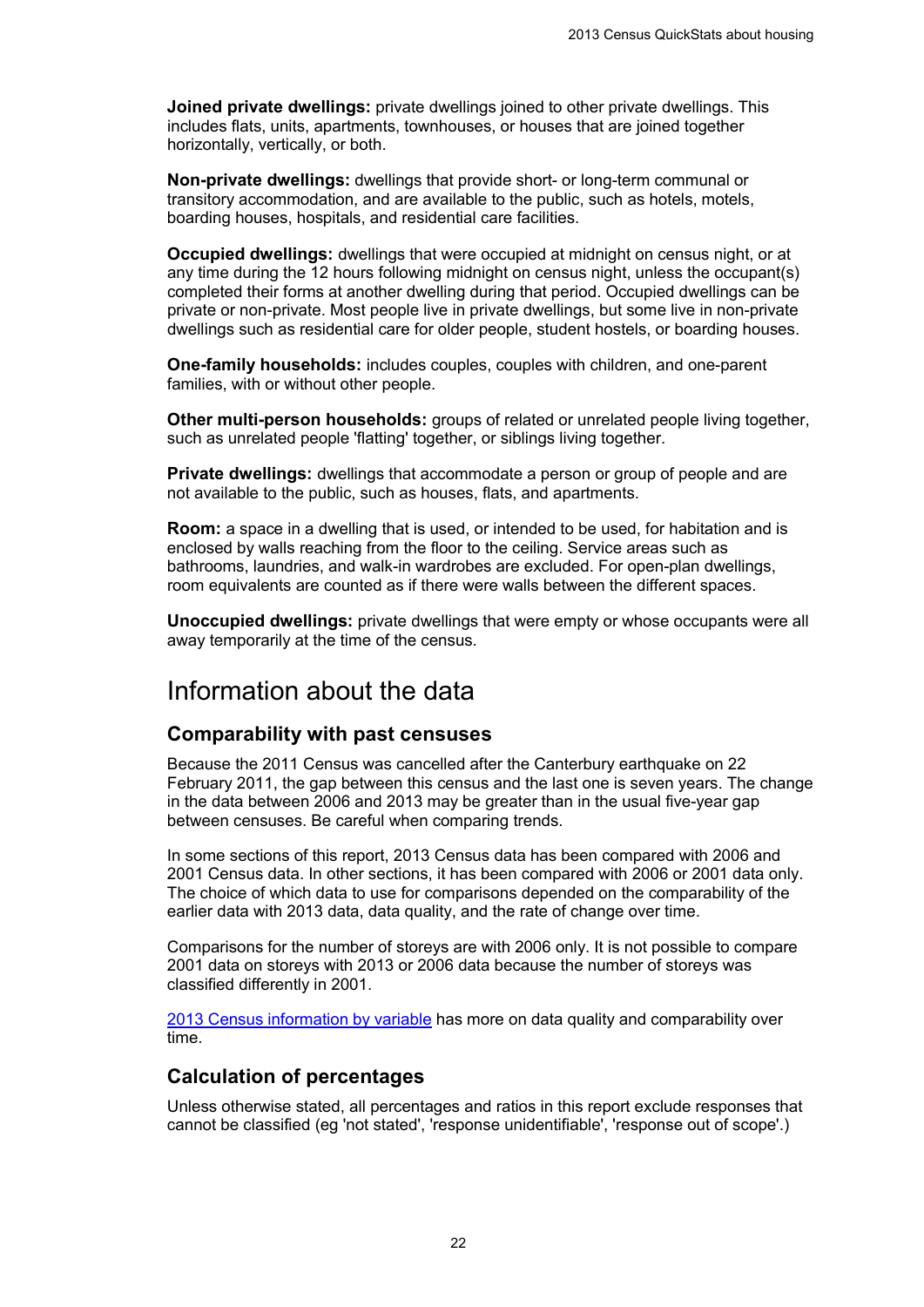#### **Confidentiality**

The data in this report has been randomly rounded to protect confidentiality. Individual figures may not add up to totals, and values for the same data may vary in different tables.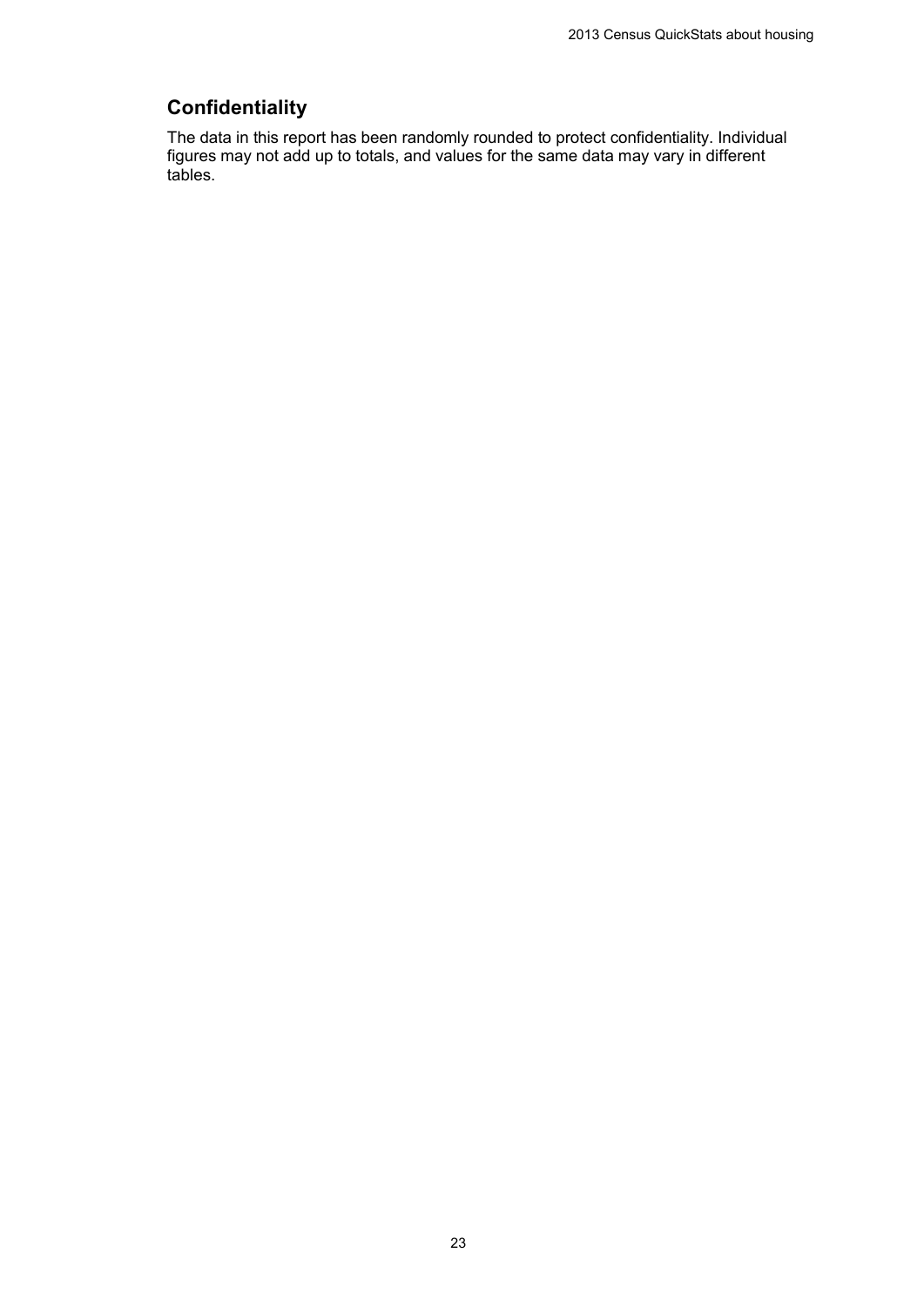

# <span id="page-23-0"></span>More information

#### **Other 2013 Census information**

- [2013 Census](http://www.stats.govt.nz/Census/2013-census.aspx)
- [2013 Census products and services release schedule](http://www.stats.govt.nz/Census/2013-census/release-schedule.aspx)

#### For more information contact our Information Centre:

Email: [info@stats.govt.nz](mailto:info@stats.govt.nz)  Phone: 0508 525 525 (toll-free in New Zealand) +64 4 931 4600 (outside New Zealand)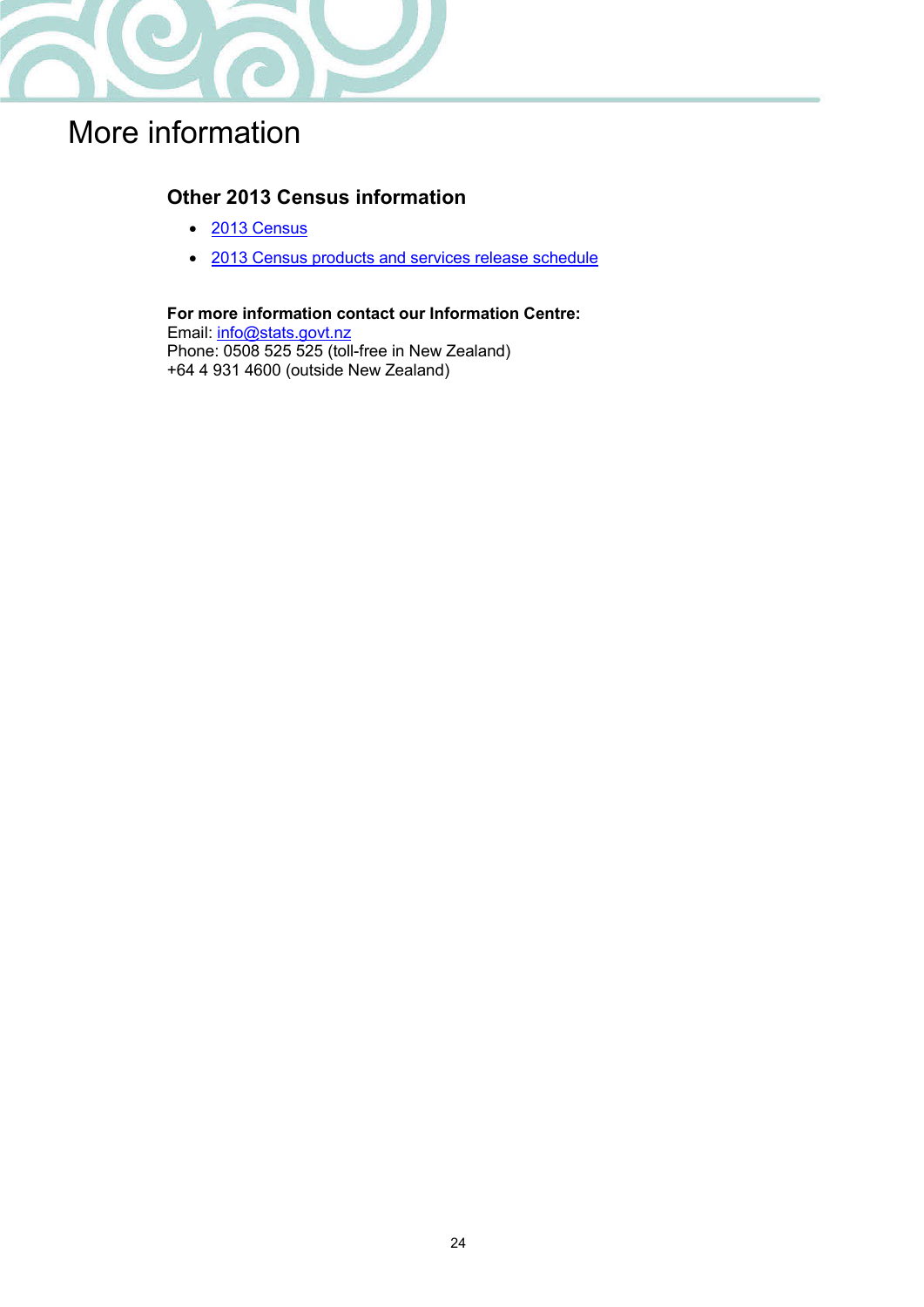

## <span id="page-24-0"></span>List of available tables

The following tables are available in Excel format from the 'Available files' box next to the table of contents. They are not suitable for printing. If you have problems viewing the files, se[e](http://www.stats.govt.nz/about_us/about-this-site/help/with-technical-issues.aspx#files) [opening files and PDFs](http://www.stats.govt.nz/about_us/about-this-site/help/with-technical-issues.aspx%23files)[.](http://www.stats.govt.nz/about_us/about-this-site/help/with-technical-issues.aspx#files) 

**Please note:** On 30 April 2014 we corrected four numbers in table 3. We have noted these changes in the Excel table.

- 1. Occupied dwellings, unoccupied dwellings, and dwellings under construction, 1981–2013 Censuses
- 2. Occupied dwellings, unoccupied dwellings, and dwellings under construction by regional council area, 2013 Census
- 3. Occupied dwellings, unoccupied dwellings, and dwellings under construction by territorial authority area and Auckland local board area, 2013 Census
- 4. Occupied private dwellings by regional council area, 2001, 2006, and 2013 Censuses
- 5. Occupied private dwellings by territorial authority area and Auckland local board area, 2001, 2006, and 2013 Censuses
- 6. Occupied dwelling type, 2001, 2006, and 2013 Censuses
- 7. Occupied dwelling type, 2006 and 2013 Censuses
- 8. Occupied dwelling type by regional council area, for occupied private dwellings, 2006 and 2013 Censuses
- 9. Occupied dwelling type by territorial authority area and Auckland local board area, for occupied private dwellings, 2006 and 2013 Censuses
- 10. Occupied dwelling type by number of usual residents in household, for households in occupied private dwellings, 2013 Census
- 11. Occupied dwelling type by number of usual residents, for occupied non-private dwellings, 2006 and 2013 Censuses
- 12. Occupied dwelling type by number of census night occupants, for occupied nonprivate dwellings, 2013 Census
- 13. Tenure of household, 1991–2013 Censuses
- 14. Tenure of household by regional council area, 2006 and 2013 Censuses
- 15. Tenure of household by territorial authority area and Auckland local board area, 2006 and 2013 Censuses
- 16. Tenure of household by occupied dwelling type, 2013 Census
- 17. Tenure of household by household composition, 2013 Census
- 18. Tenure of household by total household income, 2013 Census
- 19. Tenure of household by number of bedrooms, 2013 Census
- 20. Tenure holder, 2001, 2006, and 2013 Censuses
- 21. Tenure holder by age, 2001, 2006, and 2013 Censuses
- 22. Tenure holder by ethnic group (grouped total responses), 2013 Census
- 23. Tenure holder by partnership status in current relationship, 2013 Census
- 24. Tenure holder by total personal income, 2013 Census